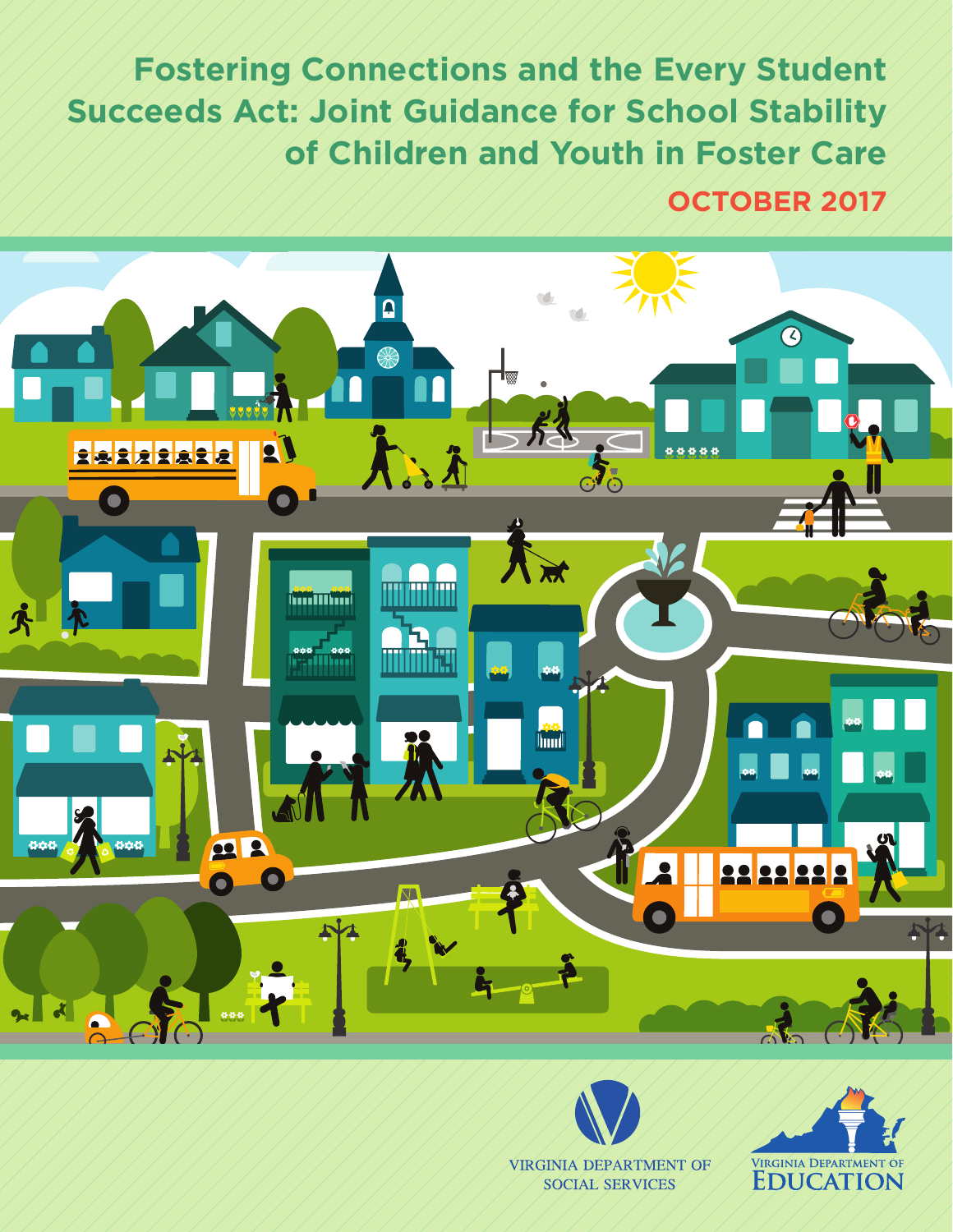# **Table of Contents**

|                                                                                                                                                 | Page         |  |
|-------------------------------------------------------------------------------------------------------------------------------------------------|--------------|--|
| Introduction<br>ı.                                                                                                                              | $\mathbf{1}$ |  |
| Н.<br><b>Federal and State Statutory Requirements</b>                                                                                           | 2            |  |
| Ш.<br><b>Interagency Collaboration</b>                                                                                                          | 4            |  |
| <b>Overview of Sequence and Timeframe</b><br>IV.                                                                                                | 5            |  |
| <b>Details for School Placement Process</b><br>V.                                                                                               | 7            |  |
| <b>Subsequent Actions for a School of Origin</b><br>VI.<br><b>Determination</b>                                                                 | 15           |  |
| <b>Subsequent Actions for a School of Residency</b><br>VII.<br><b>Determination</b>                                                             | 17           |  |
| <b>VIII. Resolving School Placement Disputes</b>                                                                                                | 19           |  |
| <b>References</b>                                                                                                                               | 21           |  |
| Glossary                                                                                                                                        | 22           |  |
| FC/ESSA Form A-17, Notice of Student Receiving Foster Care<br>Services and Request for Best Interest Determination<br><b>Participation Form</b> | Appendix A   |  |
| FC/ESSA Form B-17, Best Interest Determination for Foster<br><b>Care School Placement Form</b>                                                  | Appendix B   |  |
| FC/ESSA Form C-17, Immediate Enrollment of Student in<br><b>Foster Care Form</b>                                                                | Appendix C   |  |
| FC/ESSA Form D-17, Best Interest Determination Process<br>Educational Input from Residential Treatment Centers Form                             | Appendix D   |  |
| <b>Job Descriptions</b>                                                                                                                         | Appendix E   |  |
| <b>Acknowledgements</b>                                                                                                                         | Appendix F   |  |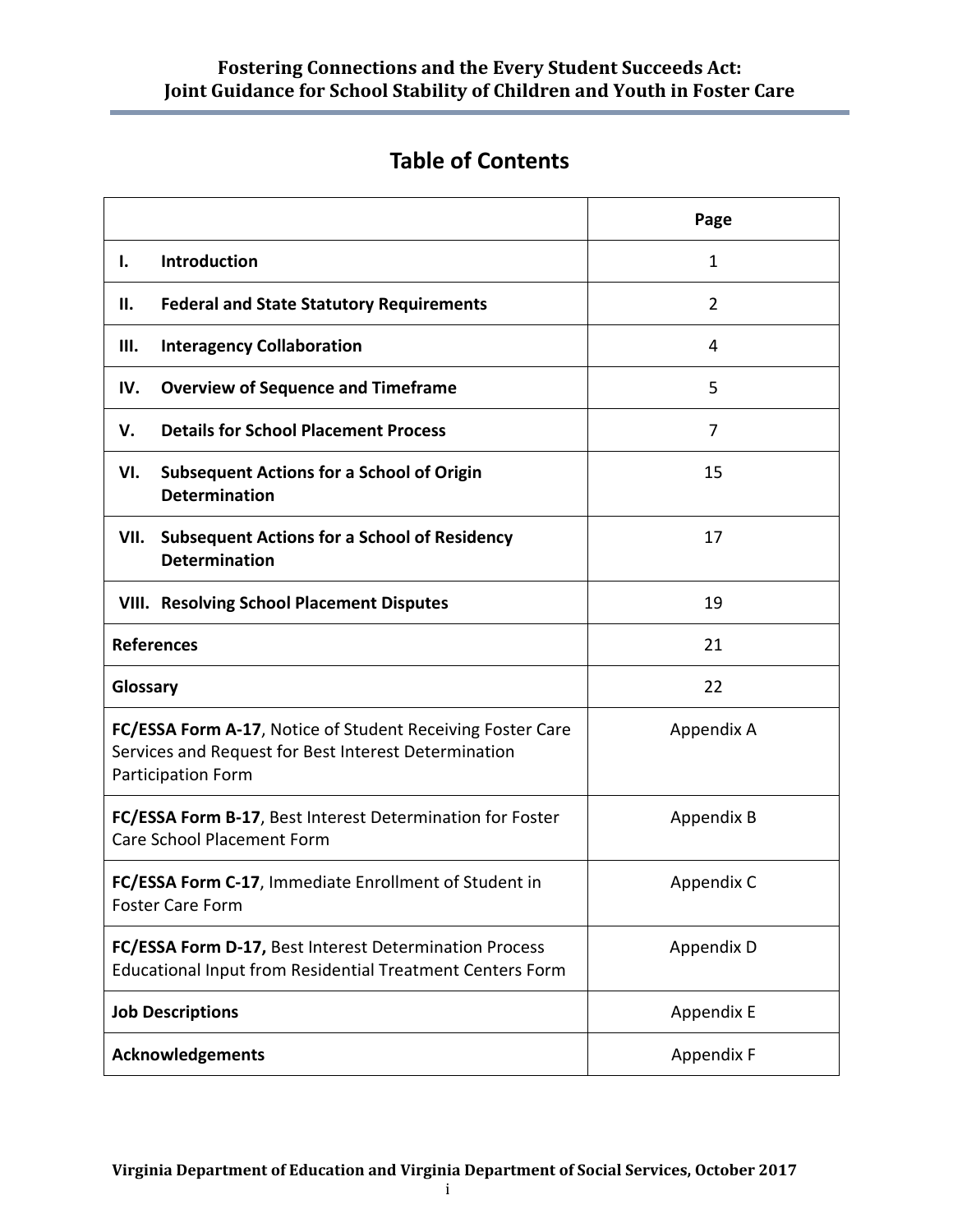# **I. Introduction**

Children and youth in foster care are among the most vulnerable populations in this country. Children and youth in out-of-home care average one to two residential placement changes per year, a rate of mobility greater than their peers not in foster care. According to the Adoption and Foster Care Analysis and Reporting System data in 2014, approximately 415,000 children were in foster care and nearly 270,000 were in elementary and secondary schools. Children in foster care experience much higher levels of residential and school instability than their peers. In one study<sup>[1](#page-2-0)</sup>, 75 percent of children in foster care made an unscheduled school change in one school year, compared to less than 40 percent for children not in foster care. Furthermore, those students in foster care at age 17 were less likely to graduate from high school; with only 65 percent graduating by age 21 compared to 86 percent among all youth ages 18 to 24.

Of the more than 5,000 children and youth in foster care in Virginia, approximately 80 percent are school-aged (ages 4-17). Statistics show that close to 64 percent of youth in care experience two or more foster home placements throughout the duration of one foster care episode, indicating the vital need to provide stability for these youth wherever possible. Stability can be promoted by maintaining a predictable and familiar school environment, when in the youth's best interest, where the youth is known, cared for, and supported.

For children and youth in foster care, a change in *home* placement frequently results in a change in *school* placement. The educational impact of every school change is significant. Each time students enter new schools they must adjust to different curricula, different expectations, new friends, and new teachers. Keeping children in the same school:

- provides continuity in education;
- maintains important relationships at school;
- provides stability during a traumatic time for the children; and
- improves educational and life outcomes.

This joint guidance document represents collaboration between the Virginia Department of Education (VDOE) and the Virginia Department of Social Services (VDSS) to implement the provisions of the *Fostering Connections to Success and Increasing Adoptions Act of 2008* (Fostering Connections) and the Title I, Part A provisions in the *Every Student Succeeds Act* (ESSA) to ensure school stability for students in foster care. This guidance applies to initial and subsequent residence placements while children are in foster care.

<span id="page-2-0"></span> <sup>1</sup> National Center for Education Statistics (2014). *Digest of education statistics*, 2014 104.40. Retrieved from [https://nces.ed.gov/programs/digest/d15/tables/dt15\\_104.40.asp?current=yes](https://nces.ed.gov/programs/digest/d15/tables/dt15_104.40.asp?current=yes) 

**Virginia Department of Education and Virginia Department of Social Services, October 2017**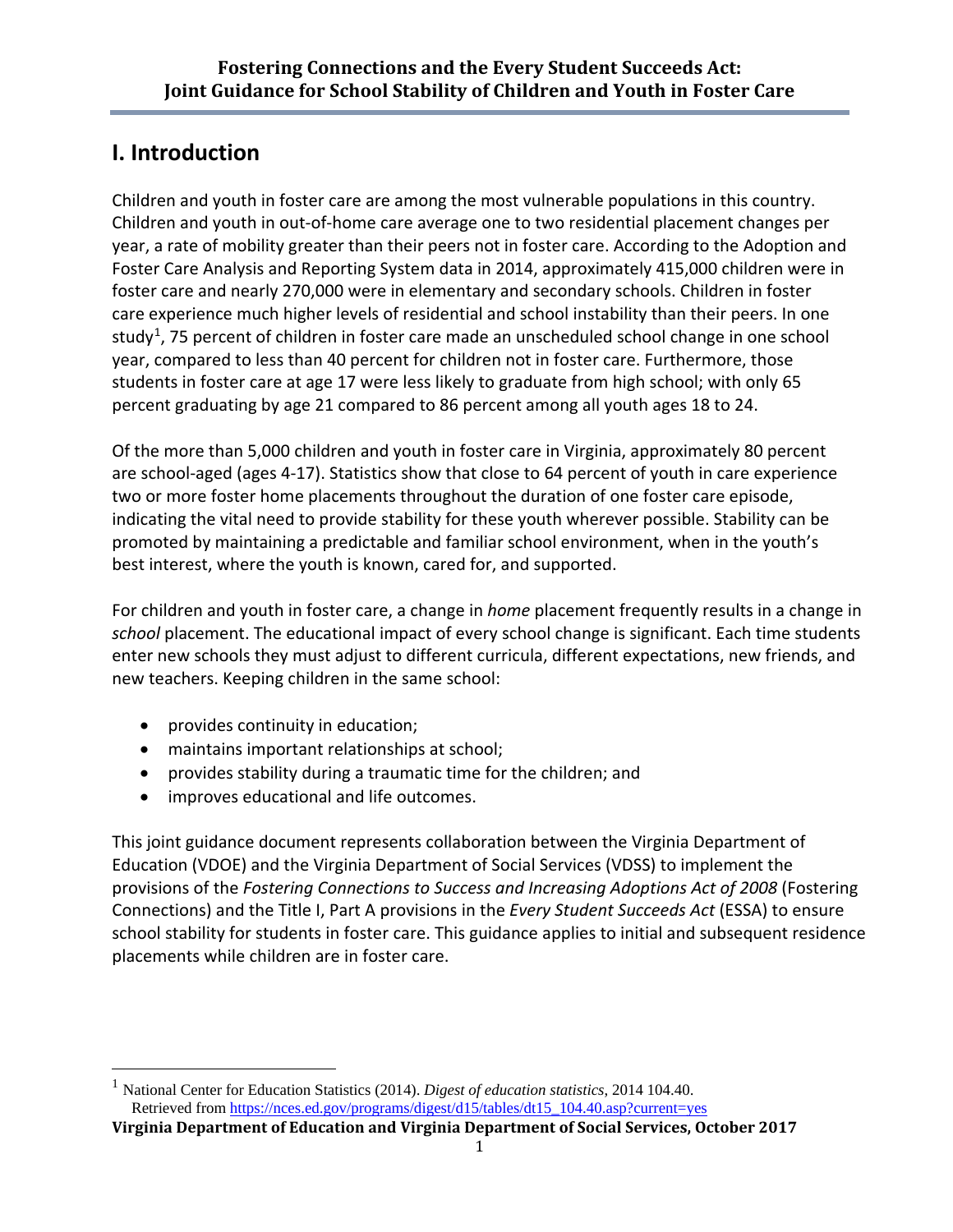The guidance applies to all children and youth in foster care who attend preschool programs administered by local school divisions or the Virginia Department of Education and public K-12 education programs that are administered by local education agency<sup>[2](#page-3-0)</sup> (LEA) or state education agency (SEA) regardless of whether they enter foster care through:

- court commitments (e.g., abuse, neglect);
- voluntary entrustment agreements when the parents request the Local Department of Social Services (LDSS) to assume custody of the children temporarily or permanently; or
- voluntary noncustodial agreements with the parents to place the children in foster care while the parents retain legal custody and LDSS assumes placement, care and case management responsibilities.

# **II. Federal and State Statutory Requirements**

# **A. The federal** *Fostering Connections to Success and Increasing Adoptions Act of 2008* **(Fostering Connections) (P.L. 110-351, Section 204) requires child welfare agencies to provide:**

*(i) assurances that the placement of the child in foster care takes into account the appropriateness of the current educational setting and the proximity to the school in which the child is enrolled at the time of placement; and* 

*(ii)(I) an assurance that the State agency has coordinated with appropriate local educational agencies (as defined under section 9101 of the Elementary and Secondary Education Act of 1965) to ensure that the child remains in the school in which the child is enrolled at the time of placement; or (II) if remaining in such school is not in the best interests of the child, assurances by the State agency and the local educational agencies to provide immediate and appropriate enrollment in a new school, with all of the educational records of the child provided to the school.*

# **B. The federal** *Every Student Succeeds Act of 2015* **(ESSA) (P.L. 114-95) provides a parallel mandate for state and local departments of education to provide educational stability for youth in foster care.**

ESSA reauthorizes and amends the *Elementary and Secondary Education Act of 1965* and includes new foster care provisions that complement requirements in the Fostering

<span id="page-3-0"></span> <sup>2</sup> Virginia refers to LEAs as school divisions.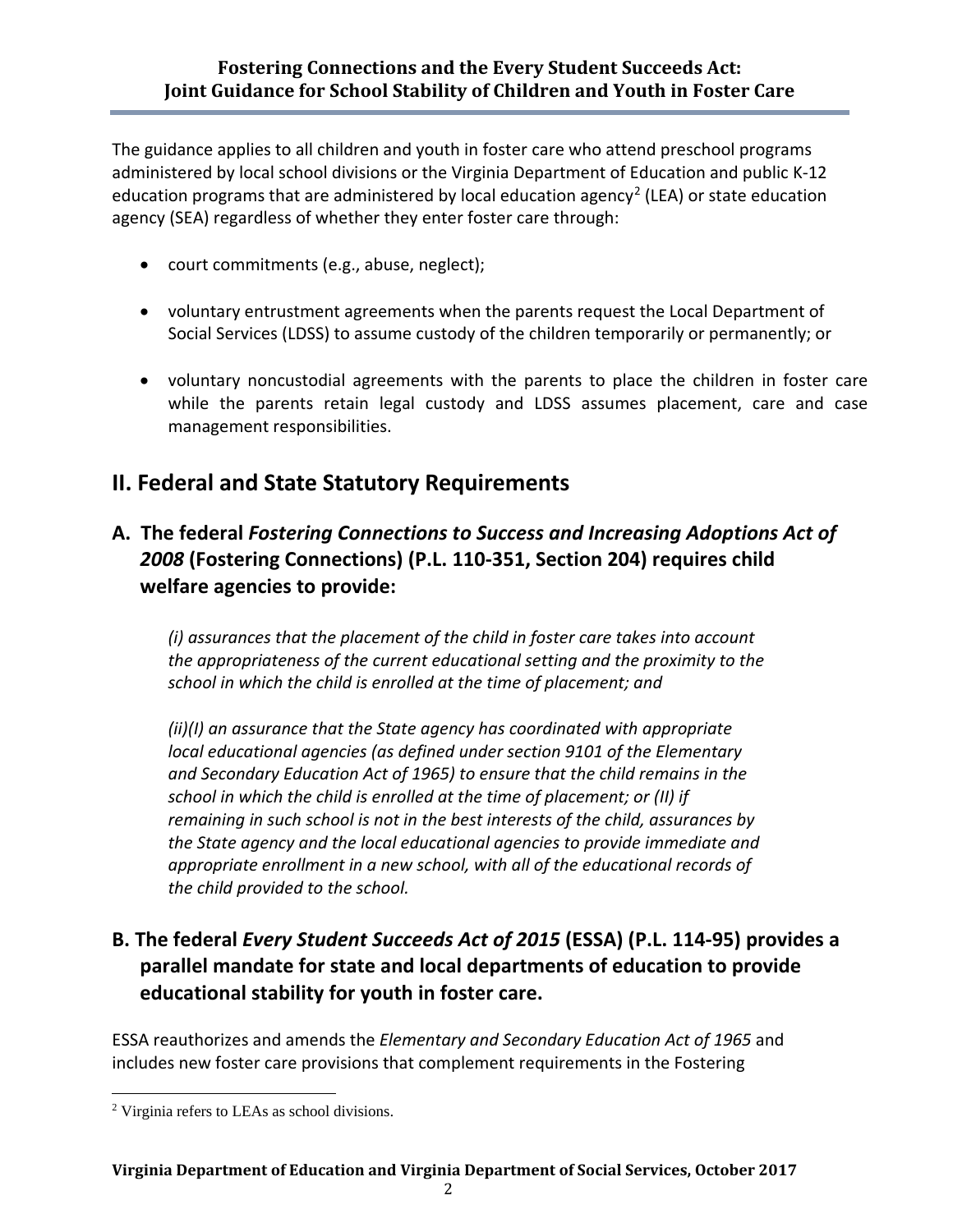Connections Act and emphasize shared agency responsibility and decision making. All education stability provisions had to be implemented by December 10, 2016. These provisions are under Title I, Part A and include:

- Local Title I plans must contain an assurance that the LEA will collaborate with the state or local child welfare agency to:
	- o Designate a point of contact if the corresponding child welfare agencies notifies the LEA, in writing, that it has designated a point of contact for the LEA.
	- o Within one year of enactment, develop and implement procedures for how transportation to maintain foster youth in their schools of origin, when in their best interest, will be provided, arranged and funded, which must:
		- Ensure that youth in foster care who need transportation to the school of origin promptly receive it in a cost-effective manner, and in accordance with the child welfare agency's authority to use child welfare funding available under section 475(4)(A) of Title IV-E of the Social Security Act to provide transportation.
		- **Ensure that if there are additional costs incurred in providing** transportation to the school of origin, LEAs will provide it if:
			- they are reimbursed by the child welfare agency;
			- the LEA agrees to pay the costs; or
			- the LEA and the child welfare agency agree to share the costs.
- Beginning with the 2017-18 school year, achievement and adjusted cohort graduation rates must be disaggregated for students in foster care and reported in School Quality Profiles.

# **C. The** *Code of Virginia* **reinforces Fostering Connections and ESSA for educational stability.**

Section [22.1-3.4\(B\)](http://leg1.state.va.us/cgi-bin/legp504.exe?000+cod+22.1-3.4) states:

*The sending and receiving school divisions shall cooperate in facilitating the enrollment of any child placed in foster care across jurisdictional lines for the purpose of enhancing continuity of instruction. The child shall be allowed to continue to attend the school in which he was enrolled prior to the most recent foster care placement, upon the joint determination of the placing social services agency and the local school division that such attendance is in the best interest of the child.*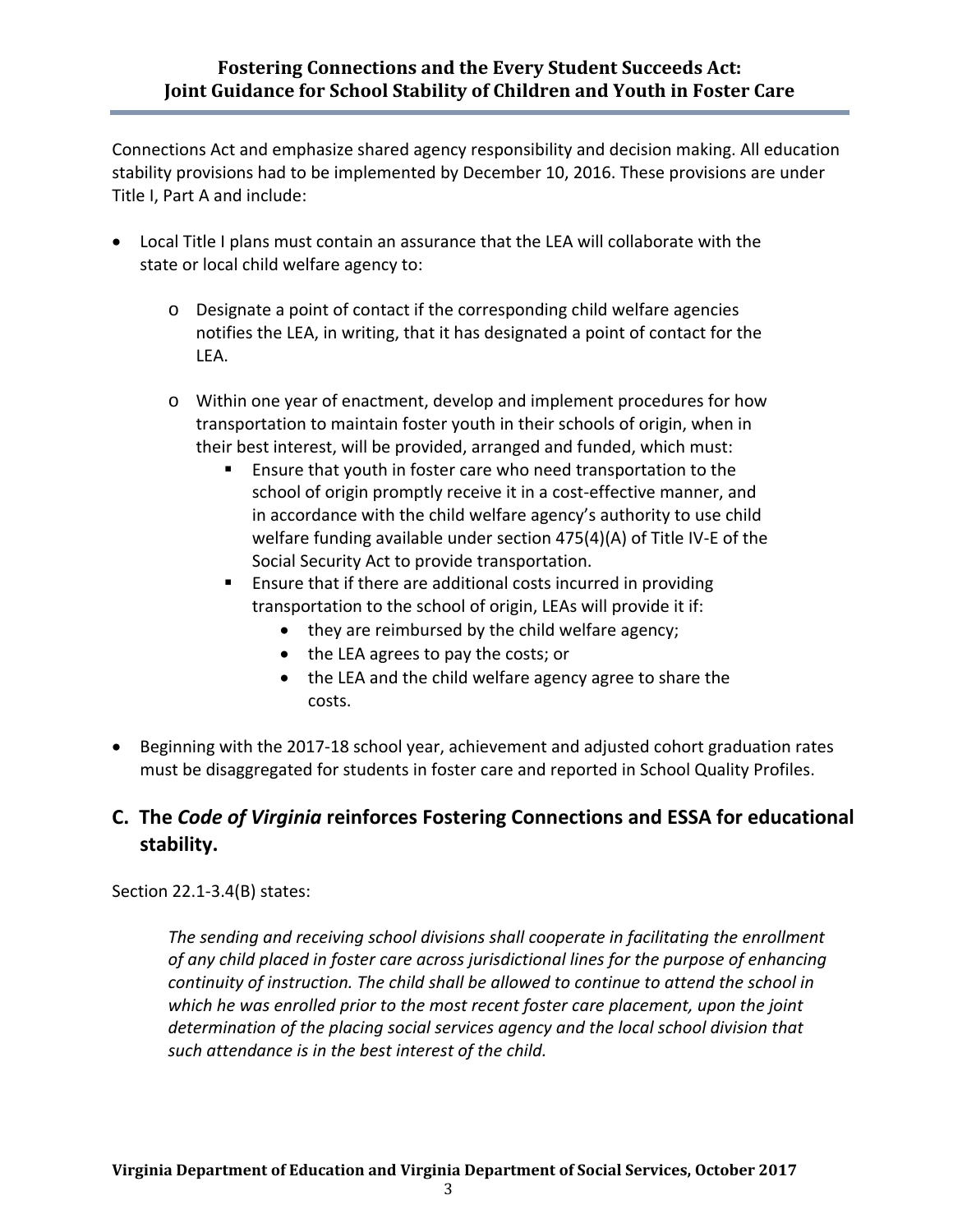Section 22.1-3.4(D) states:

*"Receiving school division" means the school division in which the residence of the student's foster care placement is located. "Sending school division" means the school division in which the student last attended school.* 

Section 63.2-900.3 of the *Code*, as amended by the 2012 General Assembly, states:

*When placing a child of school age in a foster care placement, as defined in § [63.2-100,](http://leg1.state.va.us/cgi-bin/legp504.exe?000+cod+63.2-100) the local social services agency making such placement shall, in writing, determine jointly with the local school division whether it is in the child's best interests to remain enrolled at the school in which he was enrolled prior to the most recent foster care placement, pursuant to § [22.1-3.4.](http://leg1.state.va.us/cgi-bin/legp504.exe?000+cod+22.1-3.4)* 

# **III. Interagency Collaboration**

Fostering Connections and ESSA recognize that the school setting is often the most stable environment for students in foster care. To the extent feasible and appropriate, a student must remain in his or her school of origin to reduce the number of school moves. Fostering Connections clearly outlines child welfare agencies' responsibilities for students in foster care. Fostering Connections requires child welfare agencies to develop a foster care service plan that includes an emphasis on school stability. ESSA requires that school personnel have a major role in supporting educational stability that is in each student's best interest.

LDSS and school divisions must work together to jointly determine school placement that is in the best interest of each child in foster care when a residence changes. Every school division has designated a foster care liaison to serve as a resource in facilitating the best interest determination in his or her community. LDSS have designated educational stability liaisons to ensure educational stability policies and procedures are followed. Job descriptions for these liaisons can be found in Appendix E.

When making the decision about an appropriate residence for a child in foster care, LDSS case workers are required by Fostering Connections to consider the appropriateness of the student's current educational setting and the distance from the new residence to the school in which the student is currently enrolled. When the LDSS case worker determines the most appropriate residence for the child, federal and state law require the LDSS case worker and the appropriate foster care liaison work together to jointly determine the student's best interest for school placement. The main objective of this coordination is to ensure educational stability for children in foster care, including students with disabilities served under the *Individuals with Disabilities Education Act of 2004 (*IDEA) or the *Rehabilitation Act of 1973*, as amended. The presumption is that the student will remain in the school where he or she is currently enrolled, unless contrary to the student's best interest.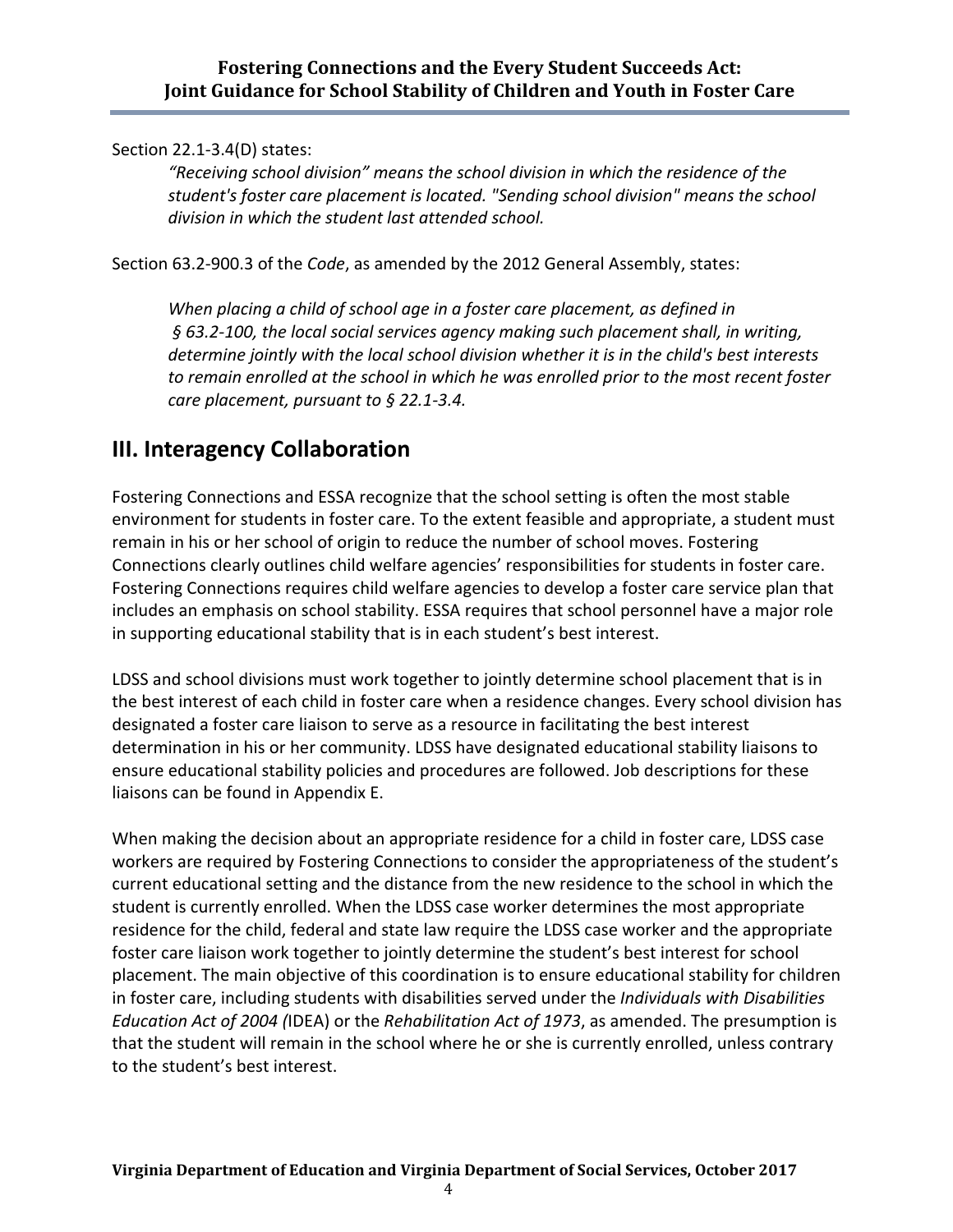# **IV. Overview of Sequence and Timeframe**

The School Placement Process Flowchart on page 6 provides a visual summary of the process described below:

- 1. Residence Determination: The LDSS case worker determines the most appropriate residence for the child.
- 2. School Placement Determination: The School Division foster care liaison and the LDSS case worker jointly determine the student's best interest for school placement.
- 3. Subsequent Actions: The LDSS or the school division provides transportation to remain in current school or immediately enrolls the student in the new school of residence.

# **See flowchart on next page**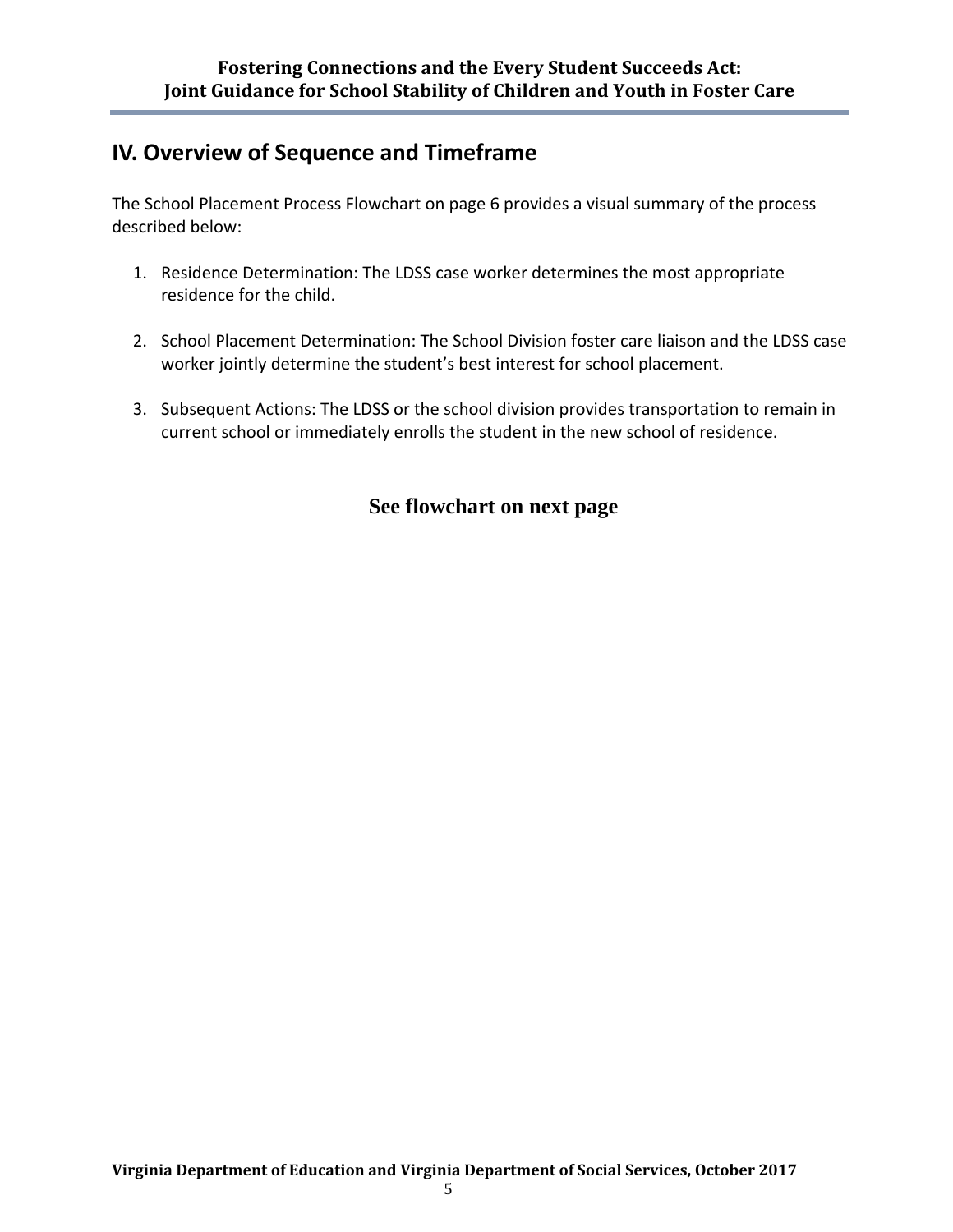#### **Fostering Connections and the Every Student Succeeds Act: Joint Guidance for School Stability of Children and Youth in Foster Care**

# **School Placement Process for Students in Foster Care**

**A student in foster care needs an initial or change in residence.**

- **The LDSS case worker notifies the current school that the student needs an initial or change in residence.**
- **The school provides the LDSS case worker with information regarding the appropriateness of the student's current educational setting**.
- **The LDSS case worker determines most appropriate residence for student, taking into account information provided by school and proximity to the current school**.
- **LDSS case worker makes the residence placement and, within 72 hours, notifies the foster care liaison(s) of student's new residence and need for joint determination of student's best interest for school placement and notifies the LDSS educational stability liaison.**
- **Complete FC/ESSA Form A-17.**



**Virginia Department of Education and Virginia Department of Social Services, October 2017**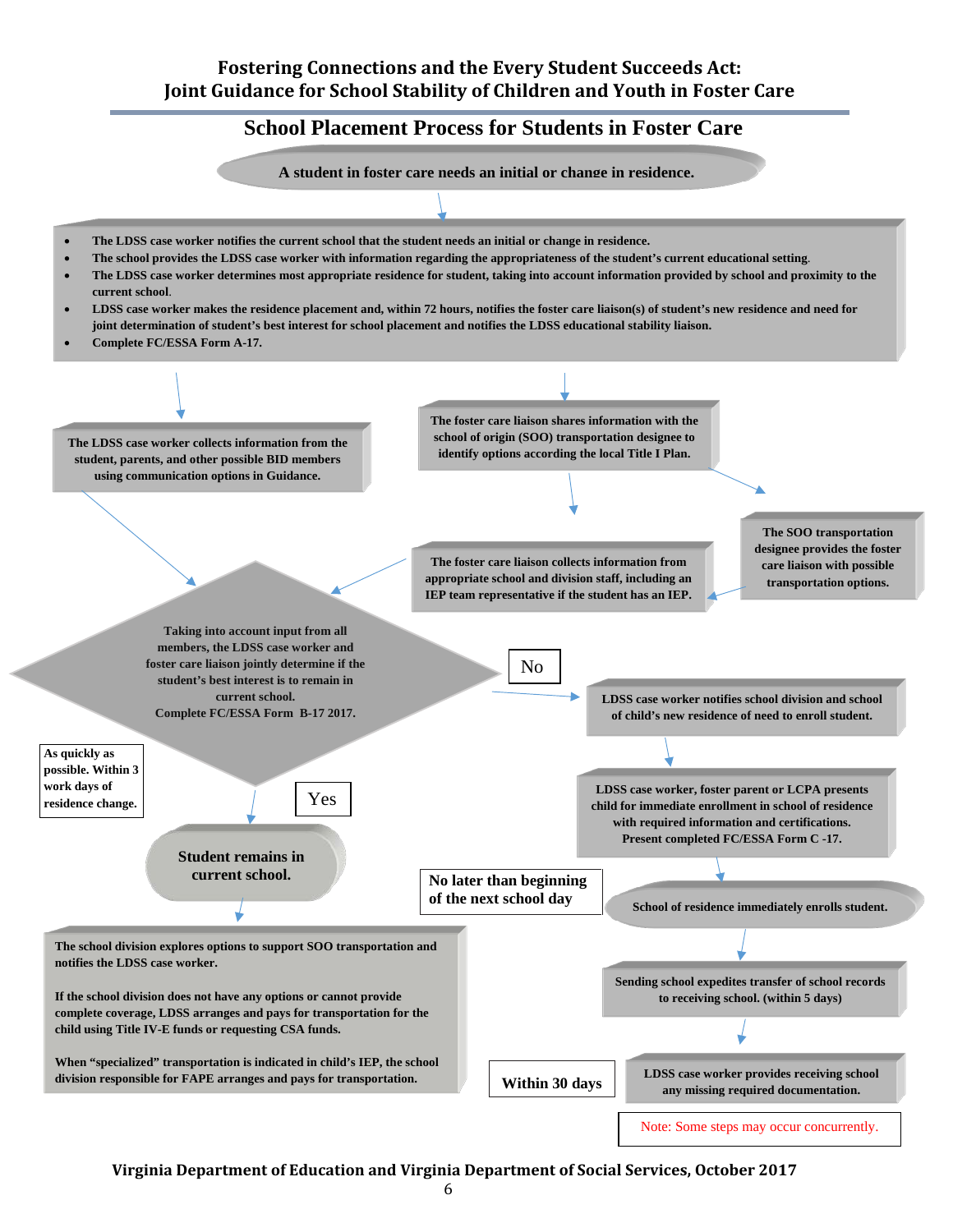# **V. Details for School Placement Process**

# **A. Residence Determination**

The LDSS case worker convenes a Family Partnership Meeting before moving the child or youth to a new residence. The purpose of the meeting is to engage the child or youth, family, and community members, as appropriate, in determining the most appropriate residence to help achieve safety, a permanent family, and lifelong connections for the child or youth. The LDSS case worker and the school where the student is currently enrolled must work together to help inform this decision-making process. The school must provide information about the appropriateness of the student's current educational setting. The LDSS case worker must consider this information, the distance from potential placements to the student's current school, and other critical factors in making the placement decision. The foster care liaison may be asked to attend the Family Partnership Meeting (or a portion of the meeting), or the school may provide this information through an alternative method.

## **Best Practice**

**When a change in placement is being considered, the LDSS case worker should e-mail the school principal/designee and copy the foster care liaison and the educational stability liaison to obtain early information that will expedite a best interest determination. Information to request includes:**

- **grades**
- **attendance**
- **any special supports the student receives at school**
- **discipline record**

# **B. Best Interest Determination (BID) Process**

There should be no gaps in providing an education to students in foster care, and students should remain enrolled in the school of origin while the BID process is completed. Students should not be withdrawn from their current school during the decision making process.

## **No BID is required when:**

- **the new residence is zoned for the current school,**
- **the student enters a Level C licensed residential placement, or**
- **a student returns from a residential placement or detention to the SAME foster care placement.**
- **the distance between the school of origin and the new foster care placement is greater than 100 miles.**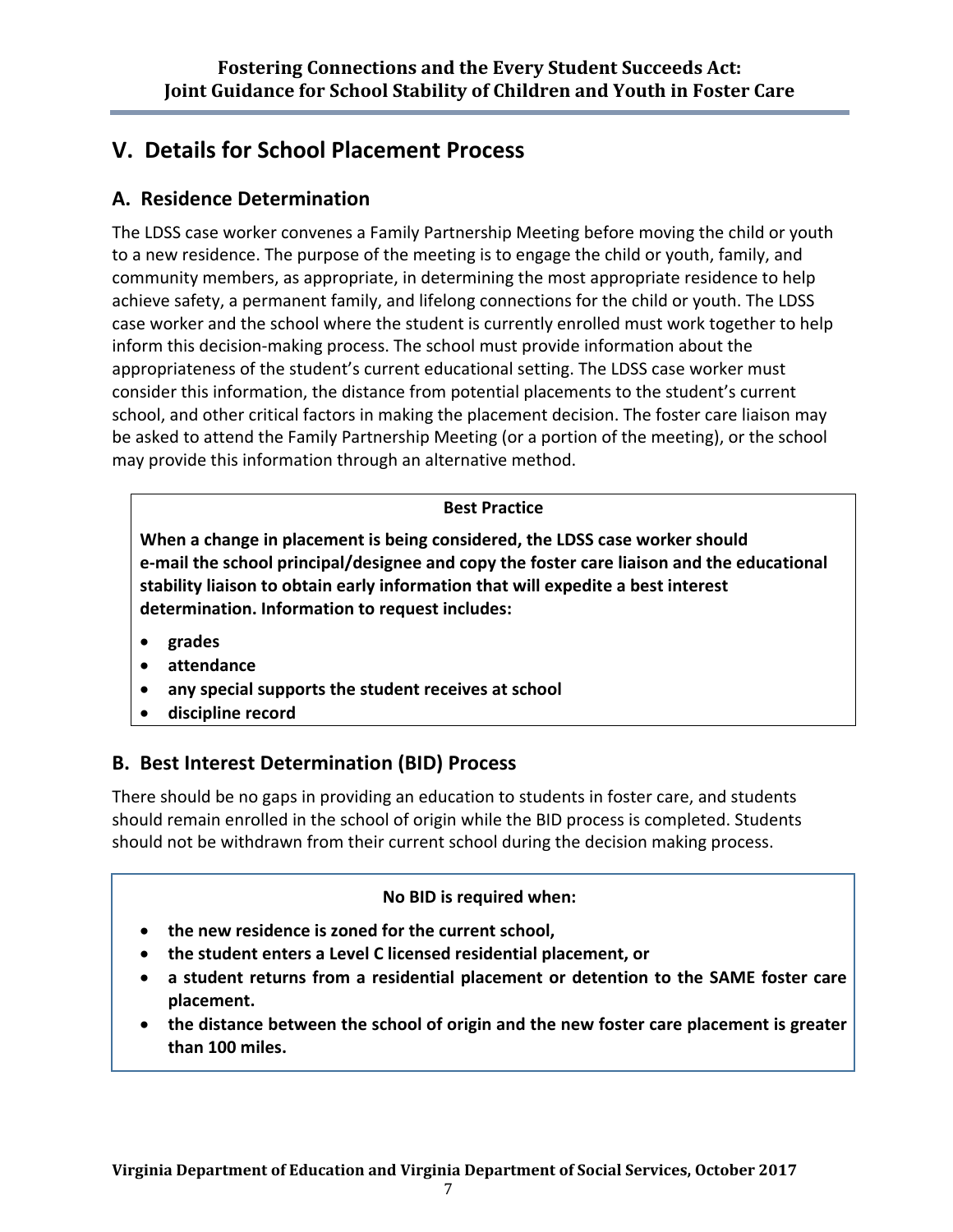For general education students and students with disabilities, the LDSS case worker and appropriate foster care liaison must work together to determine the student's best interest for school placement and ensure educational stability for the student. *The presumption is that the student will remain in the current school where he/she was last enrolled, unless contrary to the student's best interest.* The LDSS case worker and foster care liaison, in collaboration with the student and other key partners, make a determination as to whether the student should:

- remain in the school where the student was enrolled at the time of placement in the new residence, considering the appropriateness of the educational setting; or
- change schools and enroll in the school of residence for the child's or youth's new residence placement, if remaining in the current school is not in the student's best interest. The student must be enrolled immediately and appropriately with all educational records provided to the new school. It is recommended that the records be received within five days of enrollment.

When placing the child or youth in the new residence, the LDSS case worker is required by state law to document in writing the joint determination with the appropriate school division of whether it is in the student's best interest to remain enrolled in the current school (see § 63[.2-](http://leg1.state.va.us/cgi-bin/legp504.exe?000+cod+22.1-3.4) 900.3 of the *[Code of Virginia](http://leg1.state.va.us/cgi-bin/legp504.exe?000+cod+22.1-3.4)*).

The joint determination for school placement (BID) should not delay the child's or youth's placement in the new residence. If the joint determination process cannot be completed prior to the placement in the new residence (e.g., an emergency placement to ensure the child's or youth's safety), *the presumption is that the student will remain enrolled in the current school, until the best interest determination process can be completed.*

The LDSS case worker notifies the appropriate school division foster care liaison of the child's or youth's new residence using the Notice of Student Receiving Foster Care Services and Request for Best Interest Determination Participation Form (FC/ESSA Form A-17 in Appendix A).Contact information for school and school division personnel can be found at: [http://www.doe.virginia.gov/directories/index.shtml.](http://www.doe.virginia.gov/directories/index.shtml)

A link to school division foster care liaisons and educational stability liaisons can be found in the References section under Contact Information.

## **Best Practice**

**When the new residence is located in a different school division, it is best practice to notify the foster care liaisons in both divisions using FC/ESSA Form A-17.**

**This notice should trigger flagging (or verify an existing flag) in the school division's student record collection system that the student is in foster care.**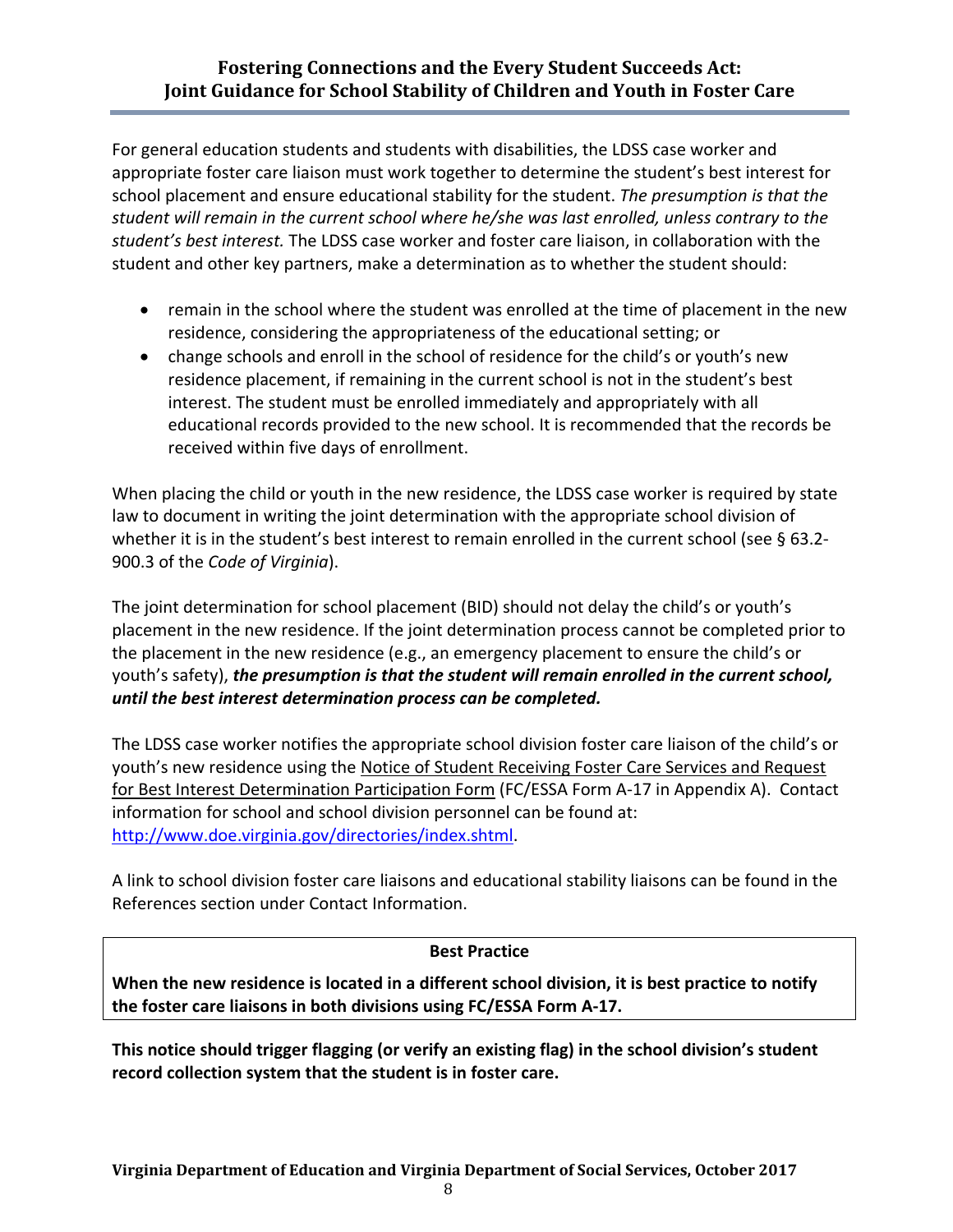**As quickly as possible** (e.g., within three (3) work days)**,** the Best Interest Determination for Foster Care School Placement Form (FC/ESSA Form B-17 in Appendix B) should be used to ensure critical factors are discussed in deciding where the student should be enrolled.

This can be done with a face-to-face meeting, a conference call or other electronic meeting platform. All participants do not need to meet at the same time. Information can be collected via e-mail to ensure the timeline is met. The LDSS case worker is responsible for completing the form and making sure the appropriate participants have had input. The LDSS case worker and foster care liaison have joint responsibility for expediting and completing the process.

# **1. For general education students:**

- The LDSS case worker must contact the student's current school division foster care liaison to convene the best interest determination meeting. A Notice of Student Receiving Foster Care Services and Request for Best Interest Determination Participation Form (FC/ESSA Form A) should be used to document the change of residence and need for a BID.
- The foster care liaison notifies the school of origin transportation designee of the new address to trigger a review of transportation options to and from school that may be available through the school division, following the assurances found in the local Title I, Part A plan.
- As a best practice, the foster care liaison representing the school division for the child's or youth's new residence (if placement crosses school division lines) should be invited. While not the decision-maker, this participation can inform what educational and transportation options are available for the student or expedite a transition, if needed. [Note: If the receiving school division was not invited to participate and the decision is made to change the student's school placement, the receiving school division may dispute the best interest decision.]
- The LDSS case worker and the school division foster care liaison where the student is currently enrolled must coordinate to determine jointly the student's best interest for school placement, in consultation with the student, parents, and other key partners.
- The student should remain in the current school, unless contrary to the student's best interests.

## Remember:

Students should not be withdrawn from school until the BID process has been completed.

# **2. For students with disabilities served under IDEA:**

For students receiving special education, the responsibility for placement determination and the mechanism for making the determination are driven not only by Fostering Connections and ESSA, but also by the state and federal regulations under IDEA. Thus, in determining which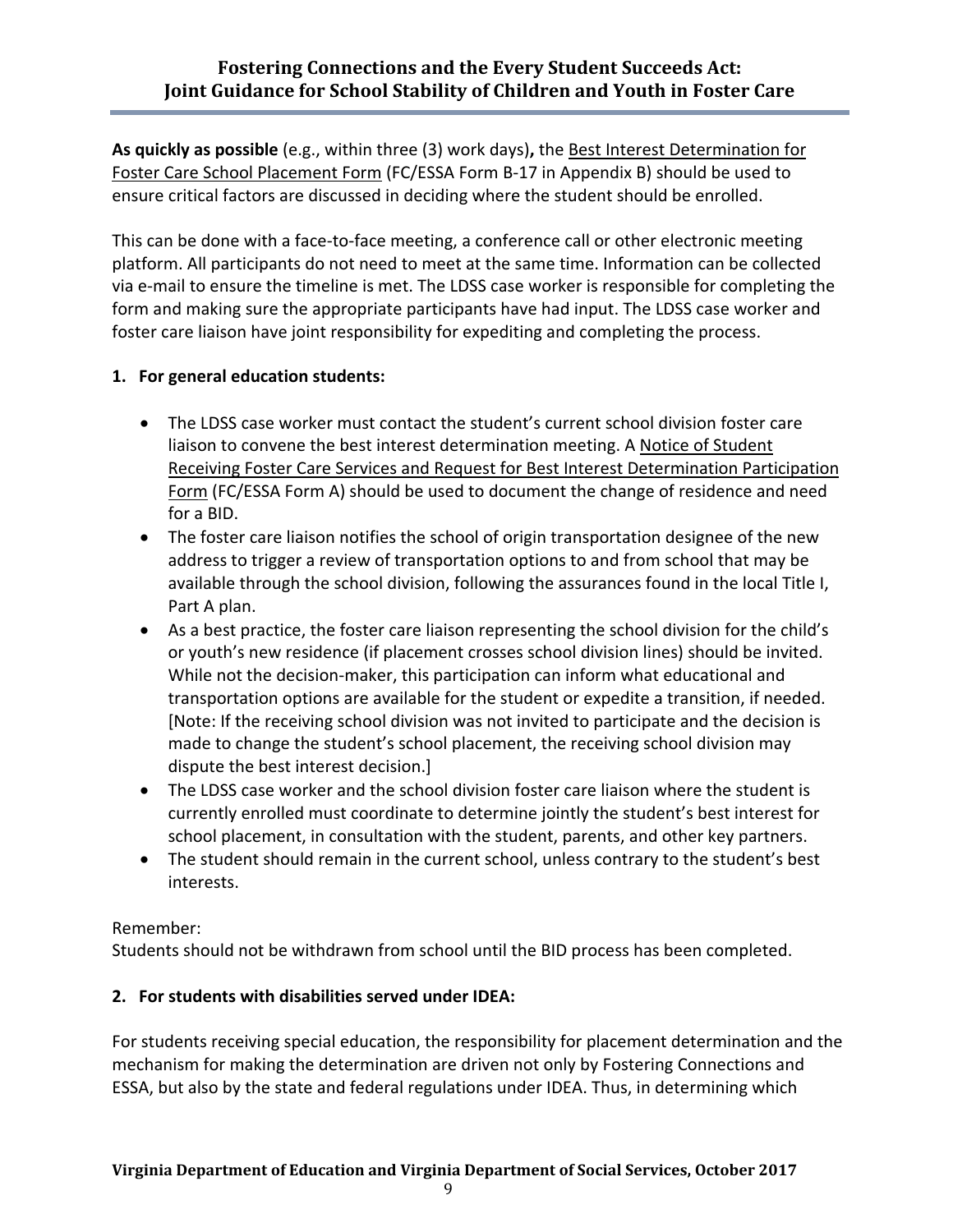school division to involve in the best interest determination, the school division and LDSS must determine which school division is responsible under IDEA for the student's free appropriate public education (FAPE), and a representative from the student's Individualized Education Program (IEP) team must participate in the decision.

# **2a. For the student with a disability served under IDEA whose new residence is in the** *current* **school division:**

When a special education student's new residence is in the current school division but not zoned for the current school, the LDSS case worker must contact the student's current school division foster care liaison to begin the best interest determination process (using FC/ESSA Form A-17). The student should remain in the current school unless contrary to the student's best interest. If a change in school placement is being considered, a representative who can speak to the student's needs and services found in the IEP must participate in the determination. The foster care liaison and LDSS case worker, after considering input from all parties, make the BID decision, emphasizing stability and least restrictive environment (LRE), within three work days. The LDSS case worker is responsible for completing the Best Interest Determination for Foster Care School Placement Form (FC/ESSA Form B-17). If the conclusion of the BID process is that no change in school is needed, no IEP meeting is necessary and the current IEP remains in effect. If a change in schools is determined to be in the student's best interest, the receiving school adopts the current IEP unless there is a change in program.

## **2b. For the student with a disability served under IDEA whose new residence is in a** *different* **school division:**

In cases where the student's new residence is in a different school division, state regulations governing special education provide that **the school division where the student's new residence is located is responsible for FAPE**. Representatives from the sending and receiving school divisions who can speak to the student's needs and services found in the IEP must participate in the BID. The LDSS case worker must contact the school division foster care liaison where the student is currently enrolled, *and* the school division foster care liaison for the student's new residence, to begin the best interest determination process (using the Notice of Student Receiving Foster Care Services Form, FC/ESSA Form A-17). The student should remain in the current school unless contrary to the student's best interest. The foster care liaison for the new residence and LDSS case worker, after considering input from all parties, make the BID decision, emphasizing stability and least restrictive environment, within three work days. The LDSS case worker is responsible for completing the Best Interest Determination for Foster Care School Placement Form (FC/ESSA Form B-17).

- The foster care liaison in the school division of the student's new residence and the LDSS case worker are the BID decision makers.
	- o If the decision supports remaining in the school of origin, consistent with Virginia Special Education Regulation 8 VAC 20-81-30 C8 & 9, the school division of the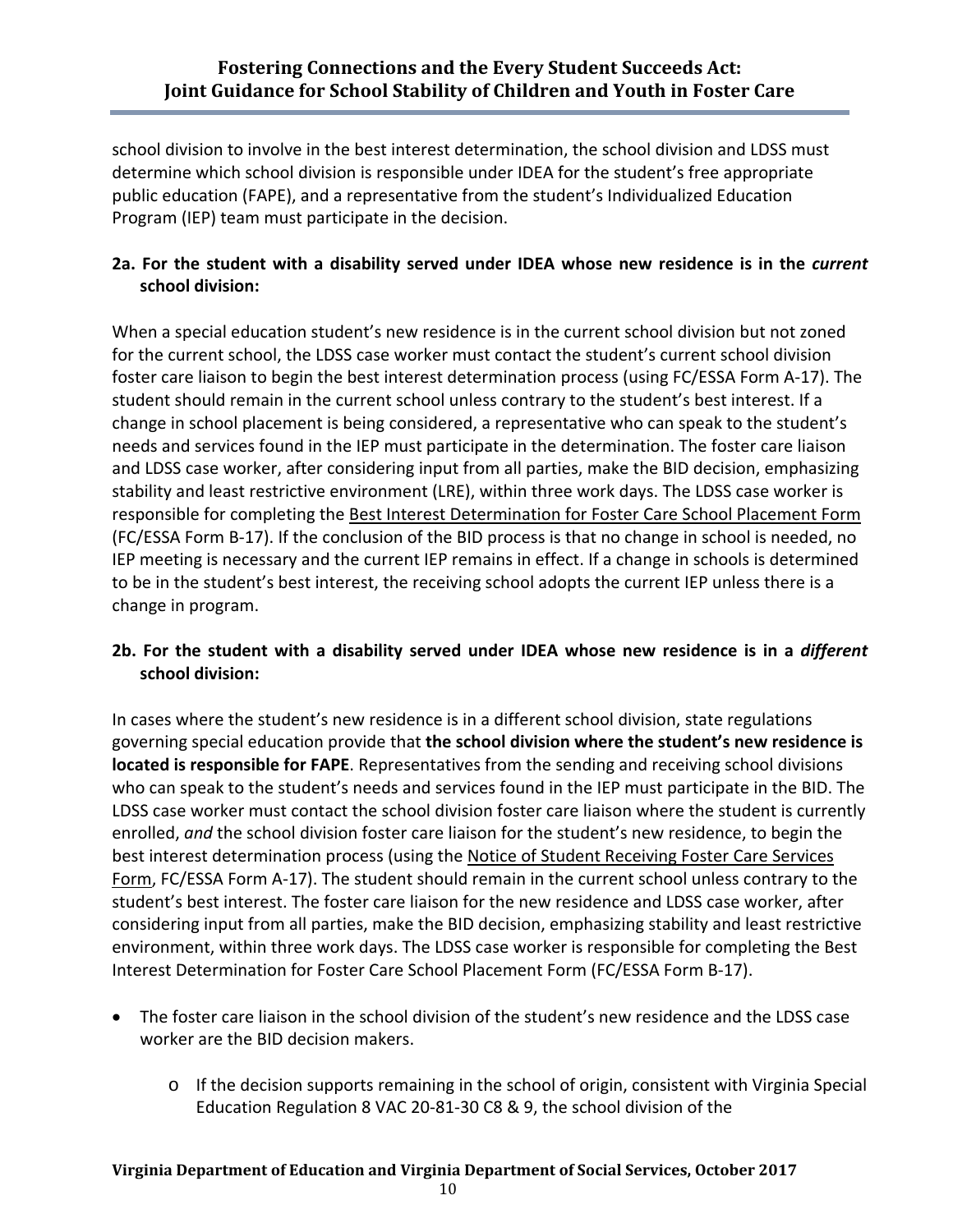student's new residence is responsible for FAPE and must adopt the IEP until it completes a transfer IEP even though the student will not physically be attending school in the receiving school division. If there are questions regarding which school division is responsible for FAPE, the Virginia Department of Education Office of Student Services should be contacted.

- o If the BID supports a transfer to the receiving school, the receiving school immediately enrolls and provides educational services comparable to the current IEP until a transfer IEP is completed within 30 days.
	- If the IEP team in the division where the student's new residence is located determines that the student needs to be placed in a private day or residential facility for educational reasons, the responsibility for FAPE shifts to the school division served by the LDSS that has responsibility for the care of the student.

## **3. Special Cases**

- For students who were in foster care at the time of commitment to the Department of Juvenile Justice or who have been in detention for more than 30 days, the Procedures for the Reenrollment of Youth Released From the Custody of the Department of Juvenile Justice and Returned to Public Schools [\(Re-enrollment Process\)](http://www.doe.virginia.gov/support/student_family/re-enrollment/procedures_released_custody.pdf) must be followed. A BID should be completed concurrently. The school of origin is the last school attended prior to commitment.
- If the student is in detention for less than 30 days and returns to the same foster care placement, no BID is required. If the student has a new foster care placement that is not in the same school zone and is less than 100 miles from the school of origin, the BID process described above should be followed.
- When a student is discharged from a residential facility to a different foster care placement, the LDSS case worker must notify the school division where LDSS has custody and the local school division of residency for the new foster care placement of the need to conduct a BID (FC/ESSA Form A-17).
- If the student is leaving a residential placement and returns to the same foster care placement where the student resided prior to the residential facility, no BID is required and the student should enroll in the last school attended prior to the residential placement. If the student has a new foster care placement, the BID process described above should be followed.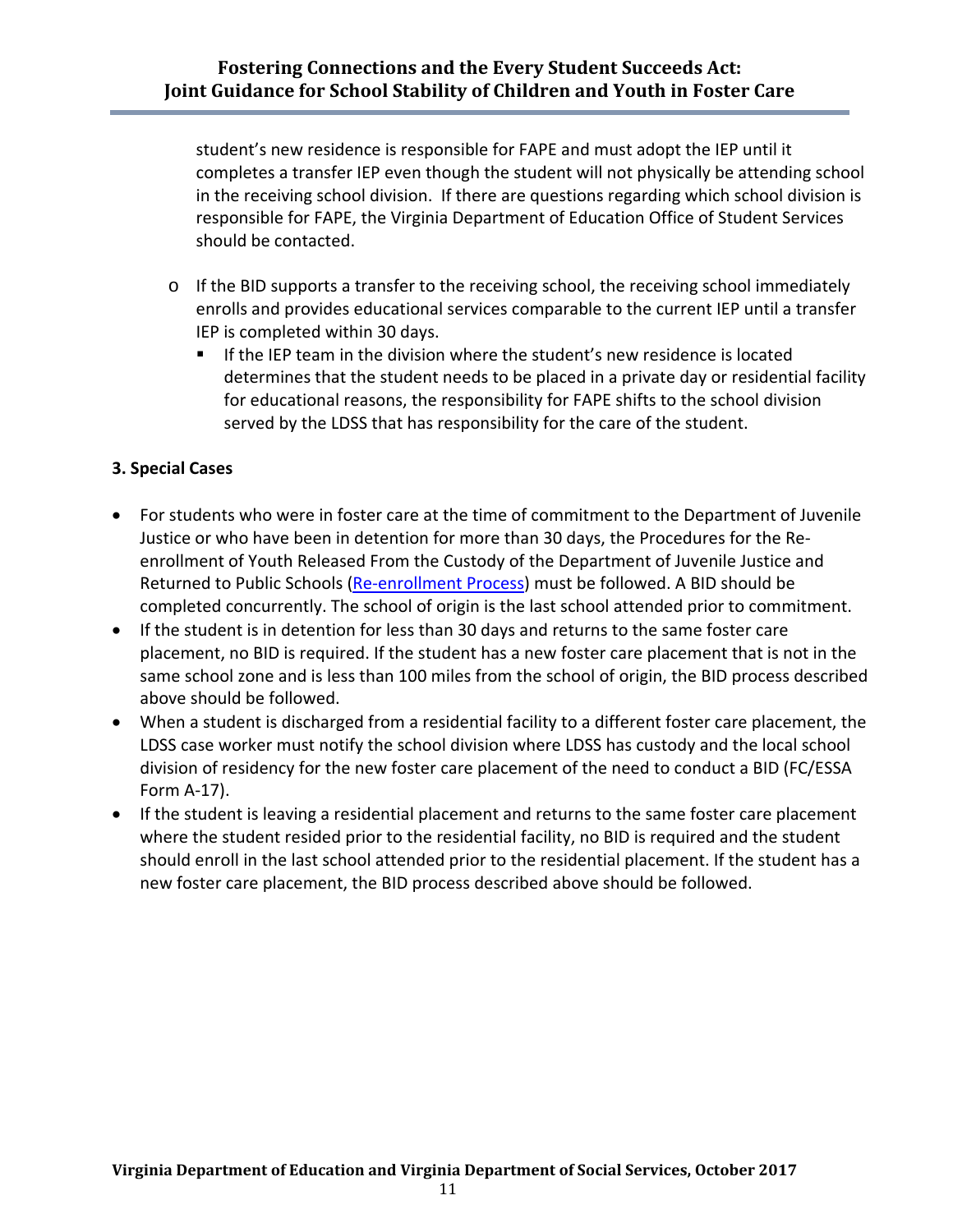## **Fostering Connections and the Every Student Succeeds Act: Joint Guidance for School Stability of Children and Youth in Foster Care**



NOTE: Residential placements are *not* considered schools of origin or receiving schools. While staff in these placements has important information about the student, the LDSS case worker and the school division foster care liaison are the decision makers. See Form FC/ESSA D-17 in Appendix D.

#### **Best Practice**

**When changes in placement occur over the summer, the student's last school is still the school of origin and the BID process should be followed at the time the residence changes. Delaying the process until it is almost time for school to begin can cause significant delays and backlog of cases to be reviewed by school division staff. Foster care liaisons are encouraged to have designees appointed to address requests for BIDs received during the summer that may occur when the liaison is unavailable.**

# **C. Factors to Assess in Determining Student's Best Interest for School Placement**

According to federal and state law, the child's or youth's safety and permanency plan must be paramount in decision making. Additional factors relevant to school stability when determining the student's best interest for school placement include, but are not limited to:

- preferences of the student and birth parents;
- permanency goals and plan;
- personal safety, attendance, academic progress, and social involvement of the student in the current school;
- student's participation in any specialized instruction;
- the impact transferring the student to a new school may have on the student's needs and progress academically, emotionally, socially, and physically;
- time in the school year;
- distance from the student's current school to the new placement; and
- solutions addressing any practical issues identified, such as travel to the student's current school from the new residence.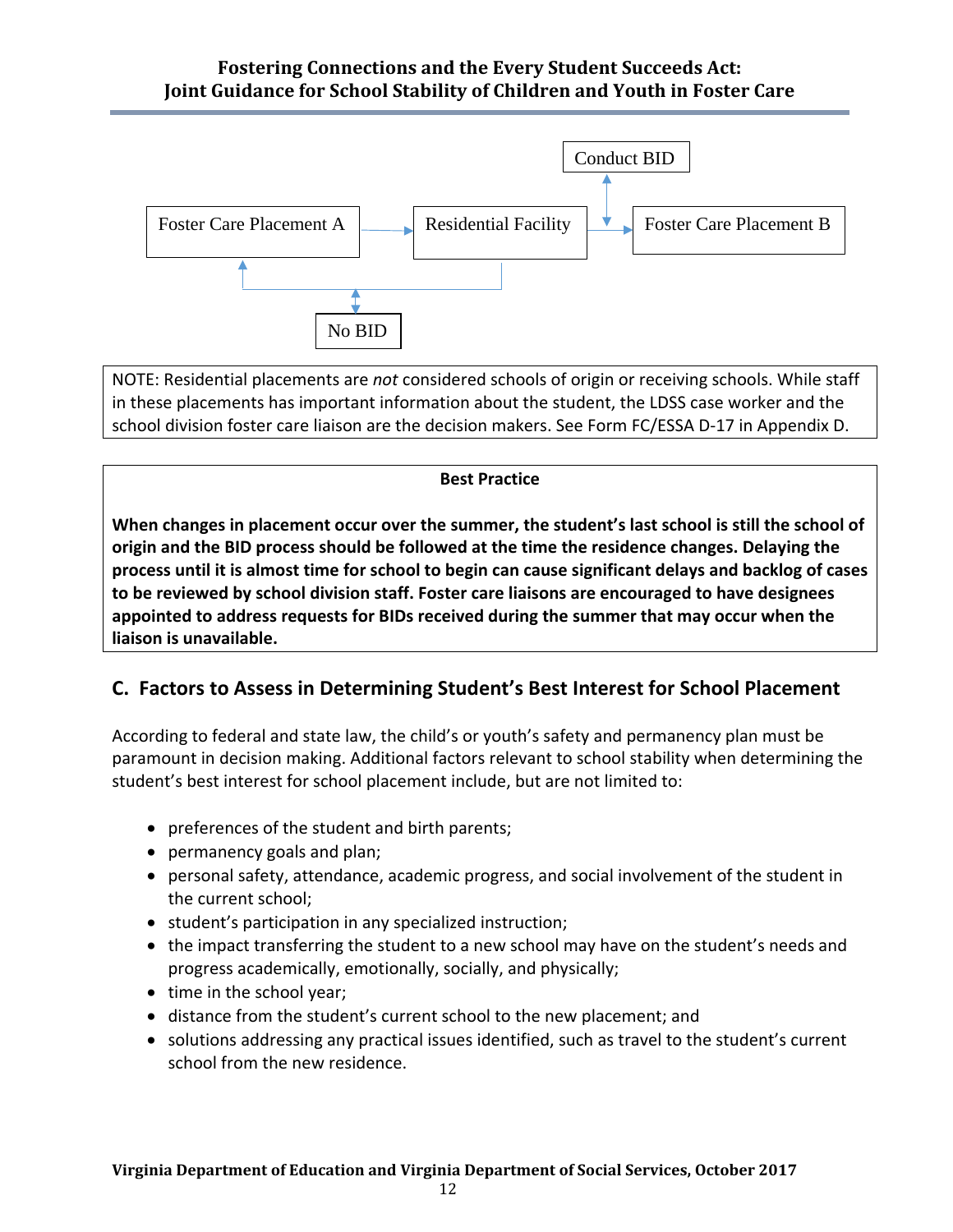The Best Interest Determination for Foster Care School Placement Form (FC/ESSA Form B-17) should be used to assist the LDSS case worker and the foster care liaison in jointly determining the student's best interest for school placement. This form provides a series of questions that documents the determination process and compliance with federal and state law.

The LDSS case worker is required to document the best interest determination in the child's or youth's case file, including factors considered, participants involved in the collaborative process, the team's determination process for school placement, and the placement decision. Documentation of the best interest determination is maintained in both the LDSS case file for the child or youth and the student's cumulative school record.

#### **Best Practice**

**If a change in school placement is determined to be in the student's best interest, the Immediate Enrollment of Student in Foster Care Form (FC/ESSA Form C-17 in** 

**Appendix C) should be completed and the BID should be attached to the enrollment form for the receiving school.** 

# **D. Engaging Key Partners in Determining Student's Best Interest for School Placement**

The LDSS case worker should make all reasonable efforts to involve other individuals who have knowledge of the child or youth to participate in the BID. Best practice would be to conduct a BID meeting but information can be shared through conversations, e-mails, and faxes prior to the school and the LDSS case worker making the "joint" school placement decision.

Essential members of the team determination process include:

- the child or youth;
- the child's or youth's birth parent(s);
- an IEP team representative, if needed;
- the LDSS case worker; and
- the foster care liaison.

These essential members should be invited to provide information that will assist in making an appropriate decision for the student. Given the short timeframe for completing the BID, the LDSS case worker should document invitations and whether or not the member was able to participate.

The LDSS case worker should engage the child or youth in discussions to:

- solicit the child's or youth's wishes related to school placement;
- address constructively any concerns the child or youth may have related to school placement;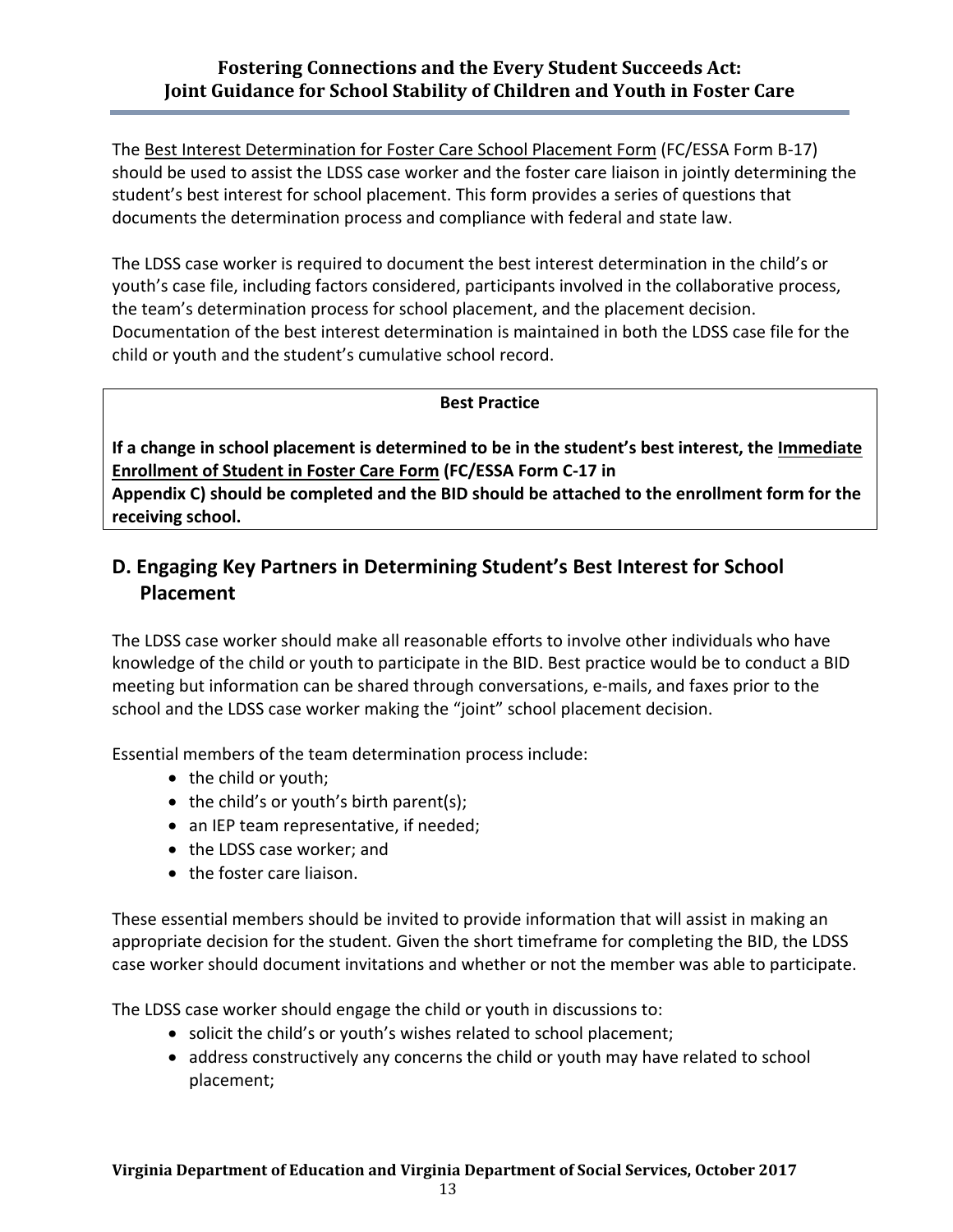## **Fostering Connections and the Every Student Succeeds Act: Joint Guidance for School Stability of Children and Youth in Foster Care**

- discuss the benefits of having someone participate to help ensure the child's or youth's wishes are communicated; and
- ask who the child or youth would like to participate. The LDSS case worker should arrange for this person's participation.

To share the workload, the foster care liaison and LDSS case worker may want to involve or consult the following people during the best interest determination, as appropriate.

The foster care liaison may consult:

- the foster care liaison from the school of residence for the student's new residence or current school division, as applicable
- classroom teachers
- school social workers
- school counselors
- special education and related service personnel, as appropriate
- transportation designee
- coaches

The LDSS case worker may consult:

- other family members
- foster parents
- current placement provider, and other service providers (e.g., treatment foster care, group home, residential)
- guardian ad litem
- court-appointed special advocate (CASA)
- other adults who are significant to the child or youth and family

While an actual meeting to conduct a BID is best practice, there is recognition that the expedited timeline may limit opportunities to do so. The best interest determination is a process which can occur through conversations and phone calls prior to the foster care liaison and LDSS case worker making the final decision. Participation in the BID process may occur through phone calls, teleconferences, e-mails, written documentation, or other electronic means to increase participation.

#### **Best Practice**

**To avoid delays, consider training multiple staff who can be a designee for the foster care or educational stability liaison when the liaison is not available.**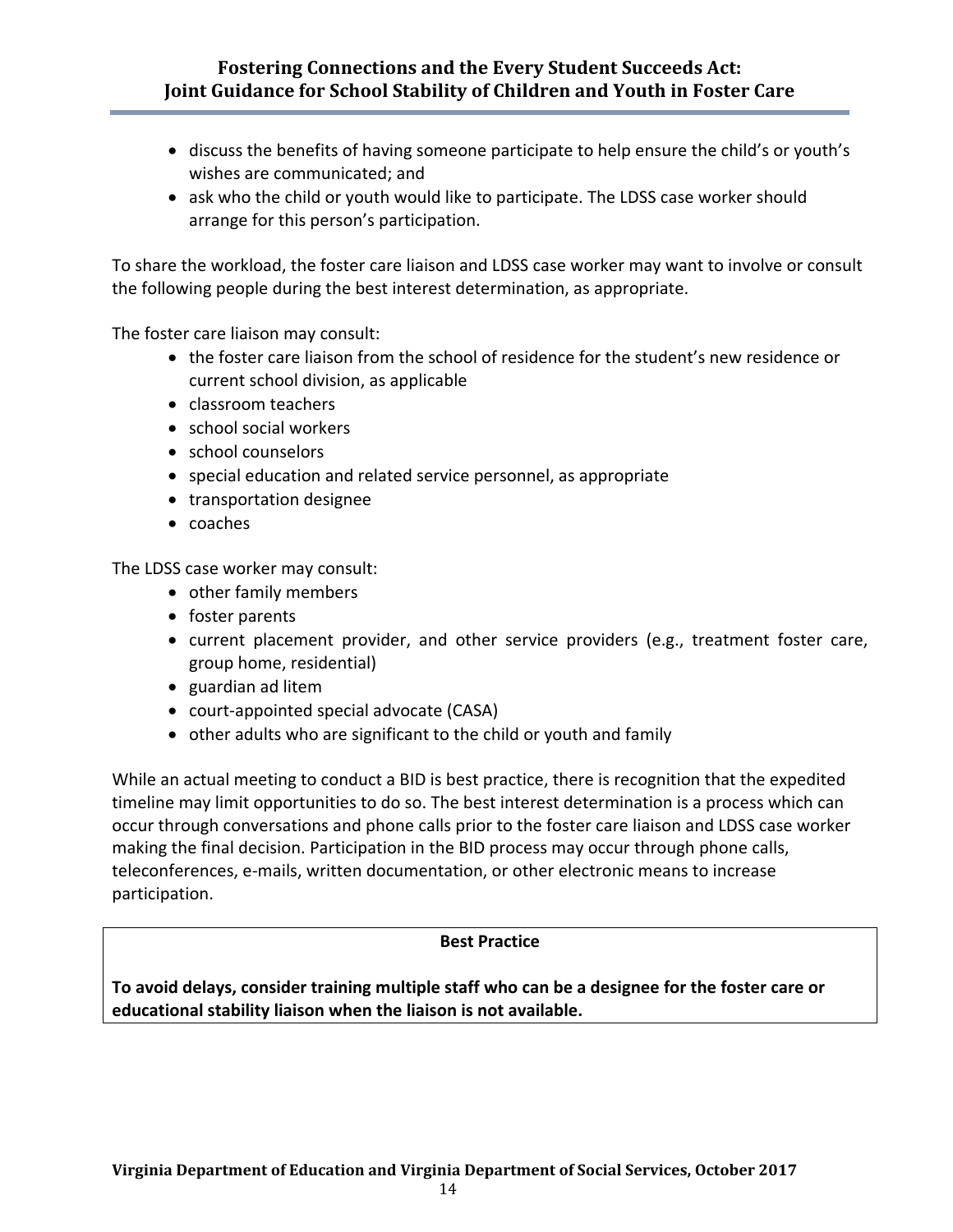# **E. Revisiting a BID**

In addition to the required BID, the process can be used to revisit a determination when concerns arise or during natural breaks such as the transition to a new academic year. The LDSS case worker and foster care liaison acting as the decision maker should agree to initiate the process. Furthermore, a BID may include a temporary decision that will be revisited. The agreed upon timeline to review the decision can be included in the initial BID.

# **VI. Subsequent Actions for a School of Origin Determination**

If the student will remain in the current school, the LDSS is responsible for coordinating transportation to and from the school, unless the student has an IEP with specialized transportation. ESSA requires school divisions to provide assurances that they will collaborate with state and local child welfare agencies to develop and implement clear written procedures for how transportation will be provided, arranged, and funded for the duration of the time the student is in foster care. Procedures must ensure that students will promptly receive transportation in a cost-effective manner by exploring low-cost/no-cost options. School divisions must provide assurances that they will collaborate with LDSS to transport students in foster care following the process outlined in the local Title I, Part A plan.

# **A. Payment for Regular School Transportation**

The process for payment is the same for general education students and students with disabilities who use regular school transportation. When the transportation designee has identified options, the school division will collaborate with the LDSS to arrange the transportation according to the Title I, Part A plan (which may include LDSS reimbursement for excess cost). When the school division does not have options for transportation the school division can provide, the LDSS must arrange for transportation and payment of transportation expenses for the student to remain in the current school. Reasonable costs shall be paid:

- using Title IV-E for eligible children and youth, consistent with federal and state law/policies; or
- requesting state pool funds through the Children's Services Act (CSA)<sup>[3](#page-16-0)</sup> for non-Title IV-E eligible children and youth, consistent with state law.

<span id="page-16-0"></span> $\overline{a}$ <sup>3</sup> CSA means the *Children's Services Act for At-Risk Youth and Families* that establishes the collaborative administration and funding system for services for certain at-risk youths and their families. §2.2-5200 et seq., *Code of Virginia.*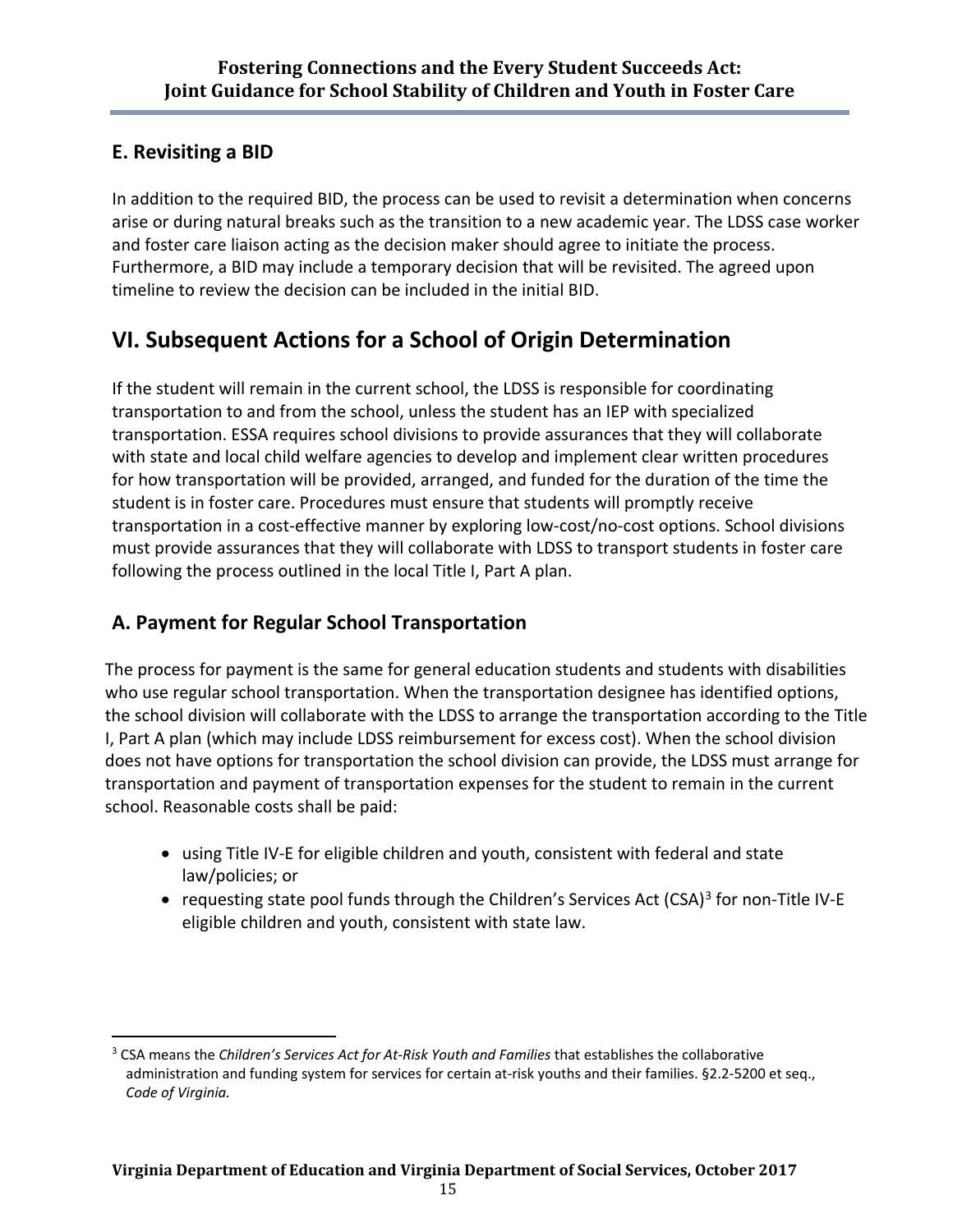The LDSS considers a wide range of options for providing transportation by providers who ensure the child's or youth's safety and well-being. Providers must have a valid driver's license and automobile insurance. The student must be properly secured in a child restraint device consistent with state law.

Payment for reasonable costs must be made to specific providers to transport an eligible child or youth. Individual providers reimbursed at the state mileage rate must submit to the LDSS proof of actual miles driven. Types of providers and reasonable costs may include the following:

- foster parents reimbursed at the state mileage rate;
- friends, relatives and neighbors of the student or foster parent reimbursed at the state mileage rate;
- employees of child placing agencies and residential programs reimbursed at the state mileage rate;
- public transportation paid at the established rate; and
- local school bus with reimbursement made to the local school division's school bus transportation fund (There must be a written and signed agreement/contract between the LDSS and the local school division or the company that manages the school bus system. This document shall be placed in the child's or youth's file at the LDSS.).

# **B. Payment for "Specialized" Transportation Indicated in a Student's IEP**

When a youth entering or in foster care has an IEP that requires "specialized" transportation to the current school, such transportation costs are paid for by the school division responsible for FAPE (as noted previously). Neither Title IV-E funds nor CSA funds can be used for services outlined in an IEP. "Specialized" transportation includes individualized provisions, noted in the IEP, that are needed because of the student's disability and that are necessary to guarantee access to FAPE. Examples include the following. A student requires:

- transportation to an alternative public school. It is recommended that this be written explicitly in the IEP. Even if it is not specifically indicated in the IEP, the school division responsible for FAPE is responsible for the transportation;
- transportation to a private school program (i.e., private day or private residential school). It is recommended that this be written explicitly in the IEP. Even if it is not specifically indicated in the IEP, the school division responsible for FAPE is responsible for the transportation;
- physical accommodations/modifications (e.g., car seat or security devices such as harnesses, brackets, restraints, seatbelts, vests, etc.);
- specialized equipment such as special or adapted bus, lift, or ramp;
- a bus with a two-way radio, phone, or other equipment, in case of emergency;
- specialized services including personnel to provide assistance or supervision (e.g., aide);
- necessary medical equipment to perform procedures on the bus;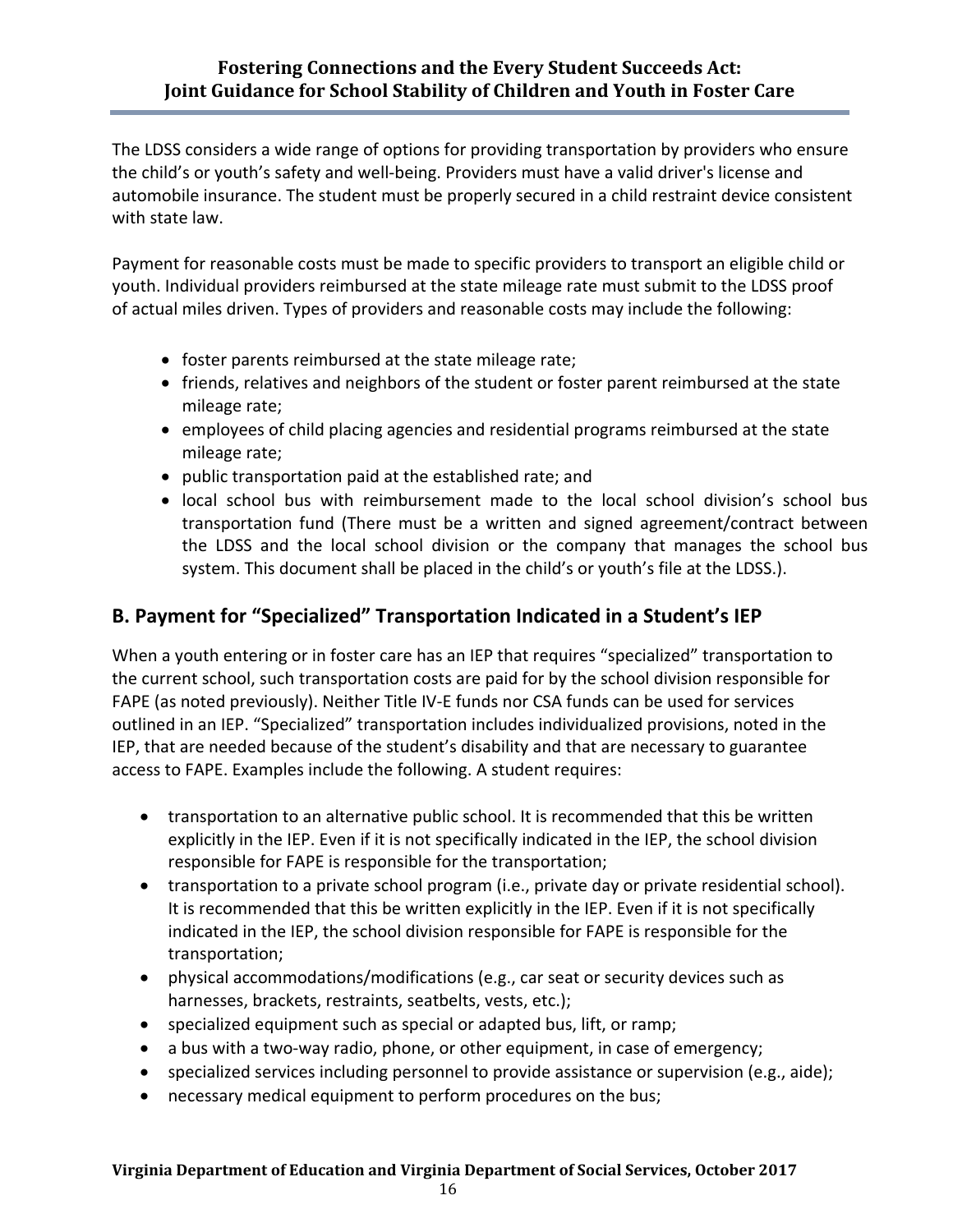• modification of a school or bus schedule (e.g., partial day attendance, shortened bus ride, etc.).

# **VII. Subsequent Actions for a School of Residency Determination**

If the LDSS and school division jointly determine that remaining in the current school is not in the student's best interest, § 63.2-900.D of the *Code of Virginia* specifies that:

*Within 72 hours of placing a child of school age in a foster care placement, as defined in § [63.2-100,](http://leg1.state.va.us/cgi-bin/legp504.exe?000+cod+63.2-100) the local social services agency making such placement shall, in writing, (i) notify the principal of the school in which the student is to be enrolled and the superintendent of the relevant school division or his designee of such placement, and (ii) inform the principal of the status of the parental rights.*

This notification can be accomplished with the Immediate Enrollment of Student in Foster Care Form (FC/ESSA Form C-17). The BID should be completed prior to this notification unless one of the conditions that does not require a BID is met.

# **A. Immediate Enrollment in Student's New School of Residence**

Delays in continuous enrollment in school are not in the best interest of the student, and both federal and state laws prohibit delaying the student's ongoing education. The LDSS case worker should submit the Immediate Enrollment of Student in Foster Care Form (FC/ESSA Form C-17) to the school which provides all required information for school enrollment. The LDSS case worker should print the form on yellow paper to alert the school and distinguish it from other documents.

## **Best Practice**

**To ensure a smooth transition, the completed BID should be attached to the Immediate Enrollment of Student in Foster Care Form (FC/ESSA C-17) for the receiving school. Having both school division foster care liaisons included during the BID process should assist in a smooth transition when immediate enrollment is needed.**

The form documents the minimum legal requirements for immediately enrolling the student. The LDSS case worker provides a written statement with the student's name and address, and to the best of the person's knowledge: the student's age, required certifications, and that the student is in good health and is free from communicable or contagious disease (§ [22.1-3.4](http://leg1.state.va.us/cgi-bin/legp504.exe?000+cod+22.1-3.4) of the *Code of Virginia*).

Upon presentment of the form or the minimum legal requirements, the new school must immediately enroll the student no later than the beginning of the next school day. If, despite all reasonable efforts, school officials are unable to enroll the student by the beginning of the next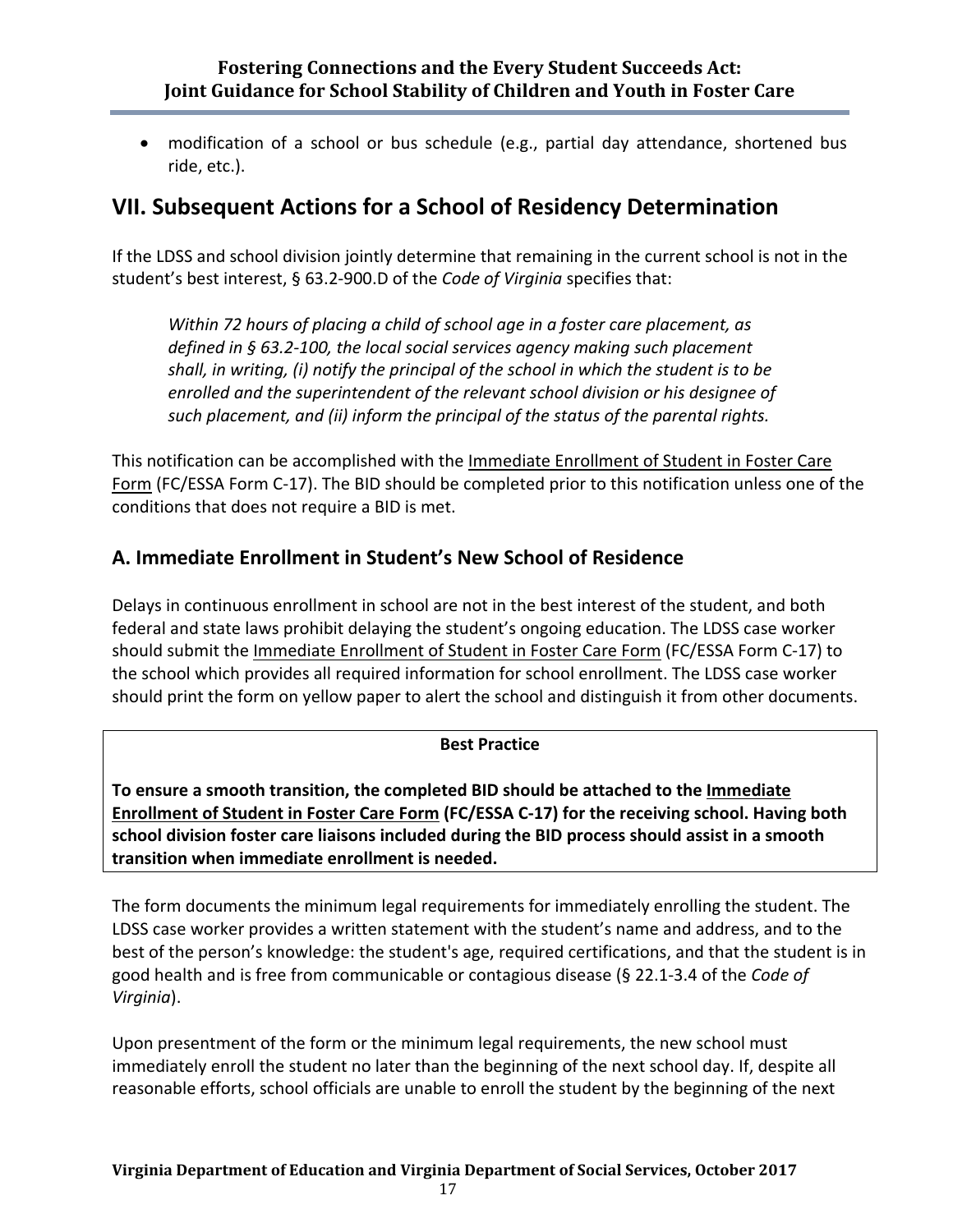school day following presentment for enrollment, the student shall be enrolled no later than the second school day following presentment. In such instances, school officials should document reasons for the delay and attach this information to the Immediate Enrollment Form.

## **Important Enrollment Definitions**

**"Immediate"** means no later than the beginning of the next school day after the presentment for enrollment.

**"Presentment"** means the person enrolling the student has appeared at the school and presented all required information and certifications (§ [22.1-3.4](http://leg1.state.va.us/cgi-bin/legp504.exe?000+cod+22.1-3.4) of the *Code of Virginia*). This can be the adult student, the LDSS case worker, foster parent, birth parent, Licensed Child Placing Agency (LCPA) designee, or group home designee.

**"Enrollment"** means the student is attending classes and participating fully in school activities.

# **B. Ensure Transfer of Additional Documentation**

The sending and receiving school divisions must expedite the transfer of the student's record in accordance with § [22.1-289\(](http://leg1.state.va.us/cgi-bin/legp504.exe?000+cod+22.1-289)E) of the *Code of Virginia* and the *Regulations Governing Special Education Programs for Children with Disabilities in Virginia*, as applicable.

If the documents required by the school to enroll the student are not immediately available when the LDSS assumes custody or changes placement of the child or youth, the LDSS case worker must obtain and produce, or otherwise ensure compliance, with these requirements within thirty (30) days after enrollment of the student [§ [63.2-900\(D\)](http://leg1.state.va.us/cgi-bin/legp504.exe?000+cod+63.2-900) of the *Code of Virginia*].

These documents include the student's:

- birth certificate (§ [22.1-3.1.A](http://leg1.state.va.us/cgi-bin/legp504.exe?000+cod+22.1-3.1) of the *Code of Virginia);*
- proof of immunization (§ [22.1-271.2](http://leg1.state.va.us/cgi-bin/legp504.exe?000+cod+22.1-271.2) *of the Code of Virginia)*; and
- preschool physical examination (§ [22.1-270](http://leg1.state.va.us/cgi-bin/legp504.exe?000+cod+22.1-270) of the *Code of Virginia*).

For students with disabilities, the school division responsible for the student's IEP and FAPE must ensure that the student receives FAPE even if the required enrollment documents are not immediately available [8 VAC 20-81-30(D)]. Additionally, the school division must also ensure that any related IEP requirements are followed, including as necessary, the requirements of Prior Written Notice, and notices of IEP meetings.

The school retains the Immediate Enrollment of Student in Foster Care Form (FC/ESSA C-17) in the student's cumulative record and ensures that the foster care flag is activated in the school division student record collection system. The LDSS must retain a copy of the form for the child's or youth's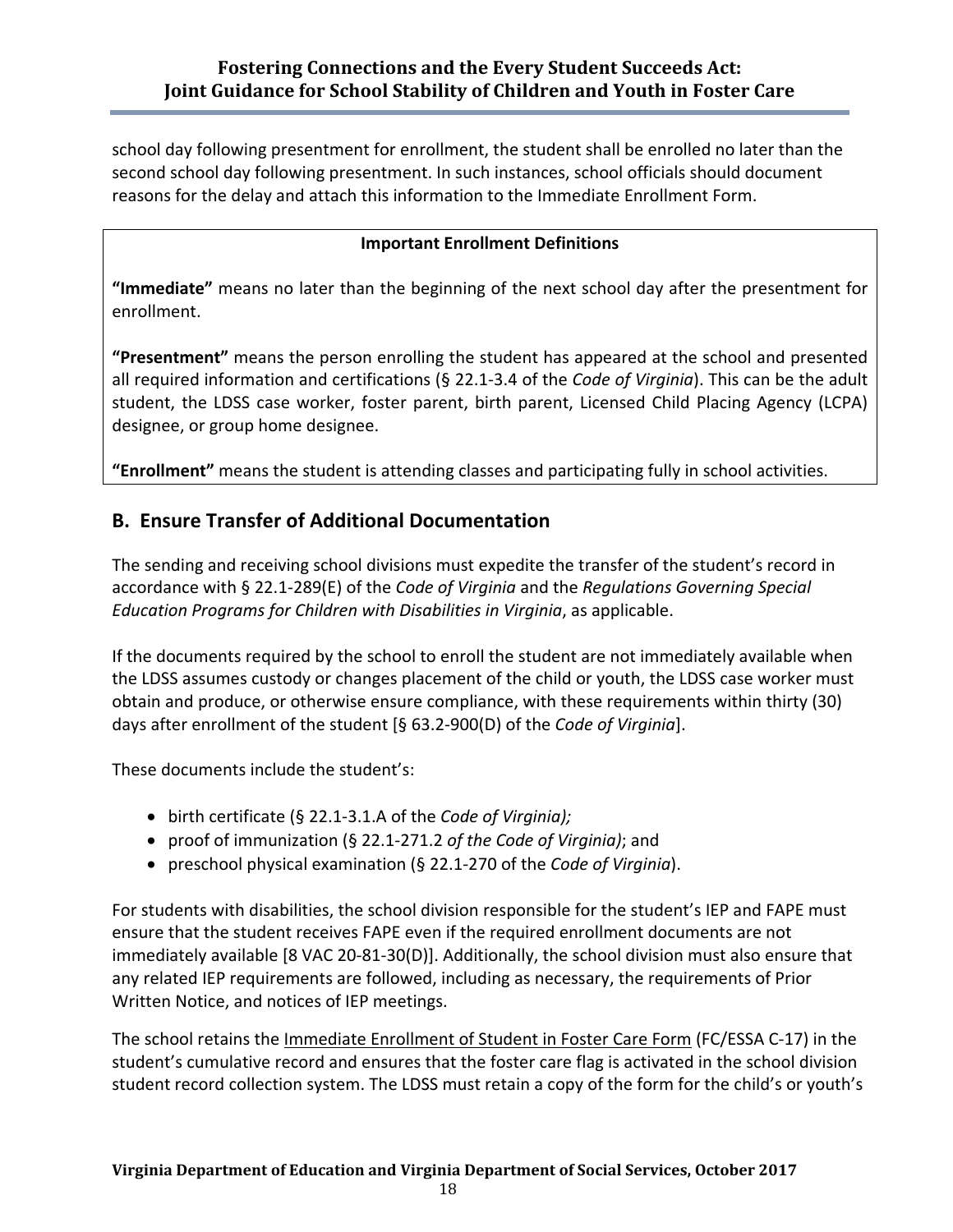file, with copies provided to the birth parents, prior custodians, and/or the foster, adoptive or resource parent(s), as appropriate.

# **VIII. Resolving School Placement Disputes**

It is the responsibility of the LDSS and the school division to collaborate in determining the student's best interest for school placement and to resolve any conflict concerning the school placement decision. Any BID decision can be disputed by:

- the LDSS that has custody of the child; or
- the school division acting as the decision maker in the BID process.

If educational stability is disrupted or the BID was required and not conducted, the following parties may dispute the educational placement:

- the student;
- parents of the student, unless educational rights have been terminated;
- the school division that is not the BID decision maker if the foster care placement crosses school division boundaries.

When a BID is challenged, the procedure delineated below should be followed to resolve school placement disputes.

- 1. During the resolution process, the student *remains* in the school in which he or she was enrolled at the time of placement in the new residence.
- 2. Transportation to the school of origin must be provided during the dispute process as described in Section VI of this joint guidance document.
- 3. Within five work days of the best interest determination decision, a dispute may be initiated by any of the parties noted above. A written request to challenge the BID must be submitted to the BID decision-making school division superintendent (or designee) and the LDSS director (or designee, such as the educational stability liaison) to review the best interest determination documentation.
- 4. Within ten work days following the submission of a written request, the superintendent and director (or designee) review the Best Interest Determination for Foster Care School Placement Form (FC/ESSA Form B-17) which documents 1) the factors that were considered in determining the school placement that is in the student's best interest; 2) the team's determination for school placement; 3) the participants involved; 4) whether each participant agreed or disagreed with the team's determination; and 5) the reasons for agreement or disagreement. The superintendent and director (or designees) also review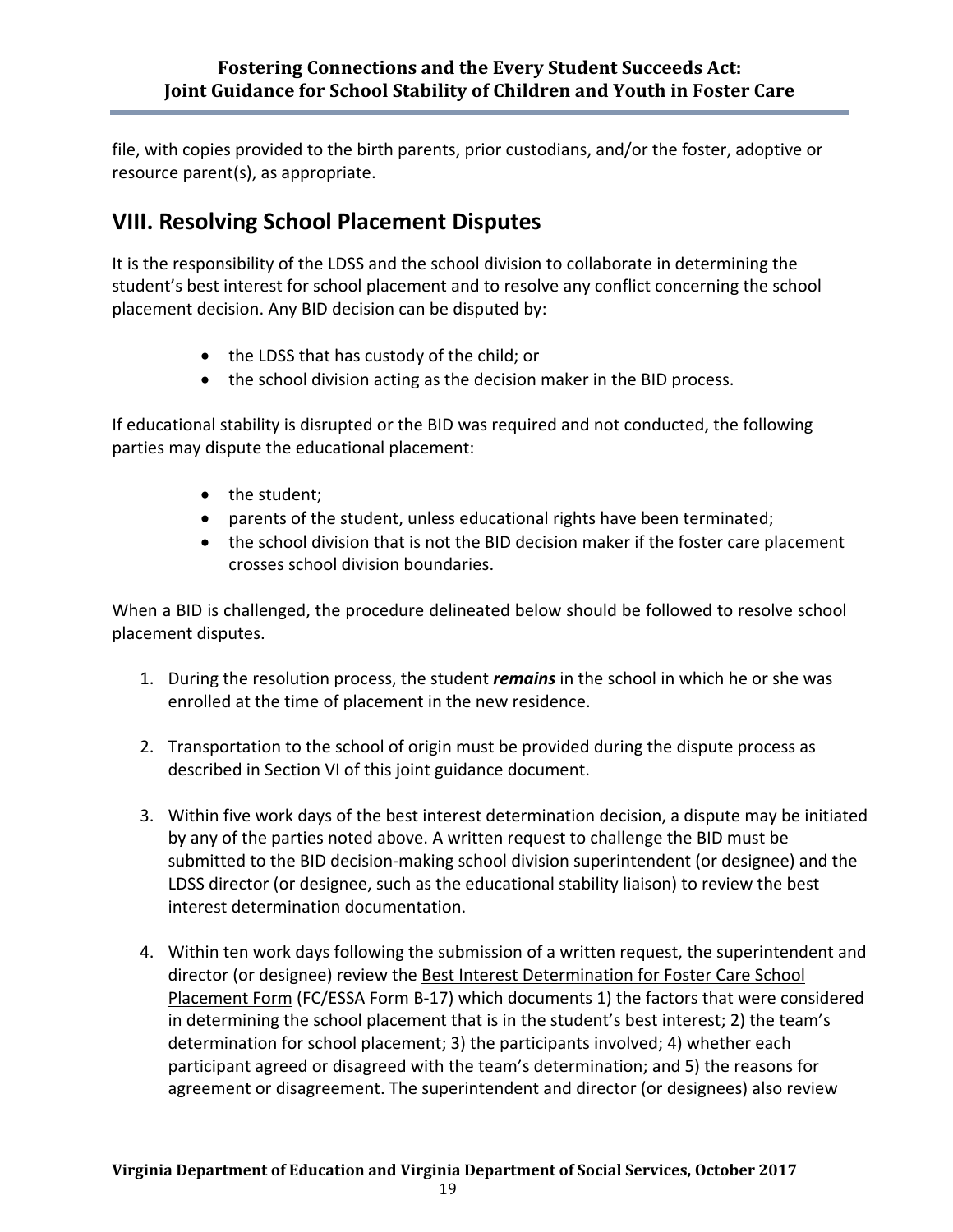any additional information pertinent to the dispute and efforts made to resolve the dispute. They work together to resolve the dispute.

- 5. If the LDSS director (or designee) and the school division superintendent (or designee) reach consensus regarding the student's best interest for school placement, the LDSS case worker and the foster care liaison are informed of the decision and should implement the appropriate next steps to ensure the student's school placement.
- 6. If the two parties cannot agree, they should seek guidance and consultation from their respective state agencies. This request is submitted within the same ten-day timeframe. The LDSS submits this request to the Virginia Department of Social Services, Foster Care Unit, while also ensuring that the appropriate Regional Foster Care Consultant has been made aware of the case. Local school divisions submit their requests to the Virginia Department of Education, Office of Student Services.
- 7. After the Virginia Departments of Education and Social Services work together to provide guidance and technical assistance to the involved local agencies, the school division superintendent (or designee) and LDSS director (or designee), in consultation with the team, make the decision for placement.
- 8. All written documentation is placed in the student's case file and the student's cumulative record to be available for any required federal reviews.

Note: This dispute process is intended to address school stability and school placement. For students with disabilities, the determination regarding the ability of a student to receive FAPE is the exclusive decision of the student's IEP team. Such a determination may only be challenged through the established dispute resolution mechanisms of special education law – i.e., mediation, a state complaint, or due process hearing. The IEP team determination, or the determination reached through the special education dispute resolution process is final.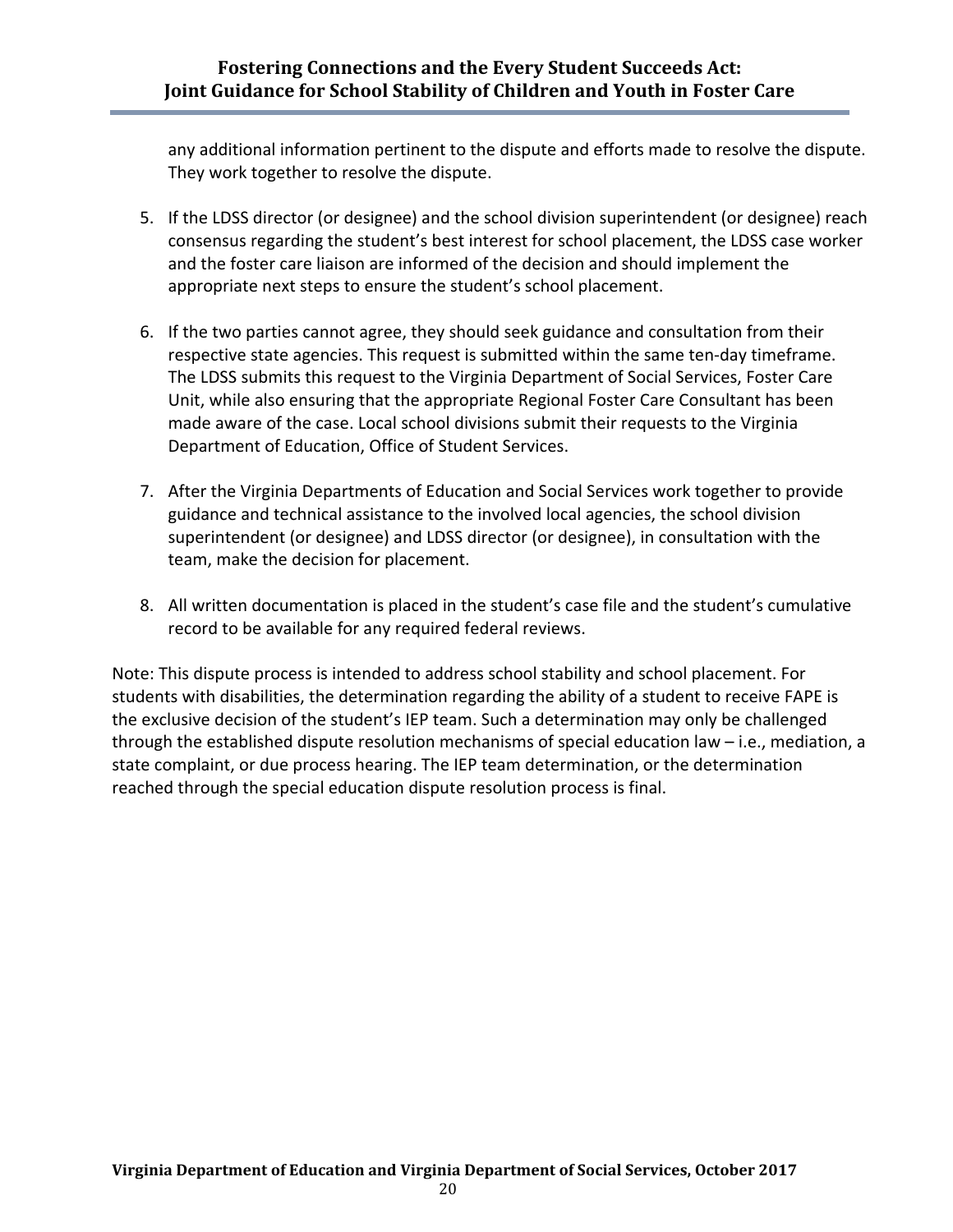# **References**

- **Federal law requiring educational stability for children and youth in foster care**
	- o *Every Student Succeeds Act of 2015* [20 USC 6301]
	- o *[Fostering Connections to Success and Increasing Adoptions Act of 2008](http://www.fosteringconnections.org/tools/assets/files/Public_Law_110-351.pdf)* [42 USC 1305]
	- $\circ$  [Social Security Act, Title IV, § 475 \(1\) \(G\) \[42 USC 675\]\)](http://www.ssa.gov/OP_Home/ssact/title04/0475.htm)
	- o Uninterrupted Scholars Act (USA), [20 USC 1221]
- **Virginia Regulations and Guidance**
	- $\circ$  Virginia Regulations Governing Special Education Programs for Children with Disabilities, [http://www.doe.virginia.gov/special\\_ed/regulations/state/regs\\_speced\\_disability\\_va.pdf](http://www.doe.virginia.gov/special_ed/regulations/state/regs_speced_disability_va.pdf)
	- o Virginia Department of Education Superintendent's Memos
		- [No. 272-16, dated October 28, 2016](http://www.doe.virginia.gov/administrators/superintendents_memos/2016/272-16.shtml)
	- o Virginia Department of Social Services Finance Guidelines for Local Departments of Social Services Manual, Section 4.25, LASER Budget Line and Cost Code Descriptions, 811

# **Contact Information**

- **VDOE: Office of Student Services:** (804) 225-2071 **Project HOPE-Virginia:** (757) 221-4002
- **VDSS: Division of Family Services:** (804) 726-7944 or (804) 726-7423

## **Local Liaisons:**

School Division Foster Care Liaisons, see contact information at: [http://www.doe.virginia.gov/support/student\\_family/foster\\_care\\_students/index.shtml](http://www.doe.virginia.gov/support/student_family/foster_care_students/index.shtml)

Educational Stability Liaisons, see contact information at: <https://dss.virginia.gov/family/fc/>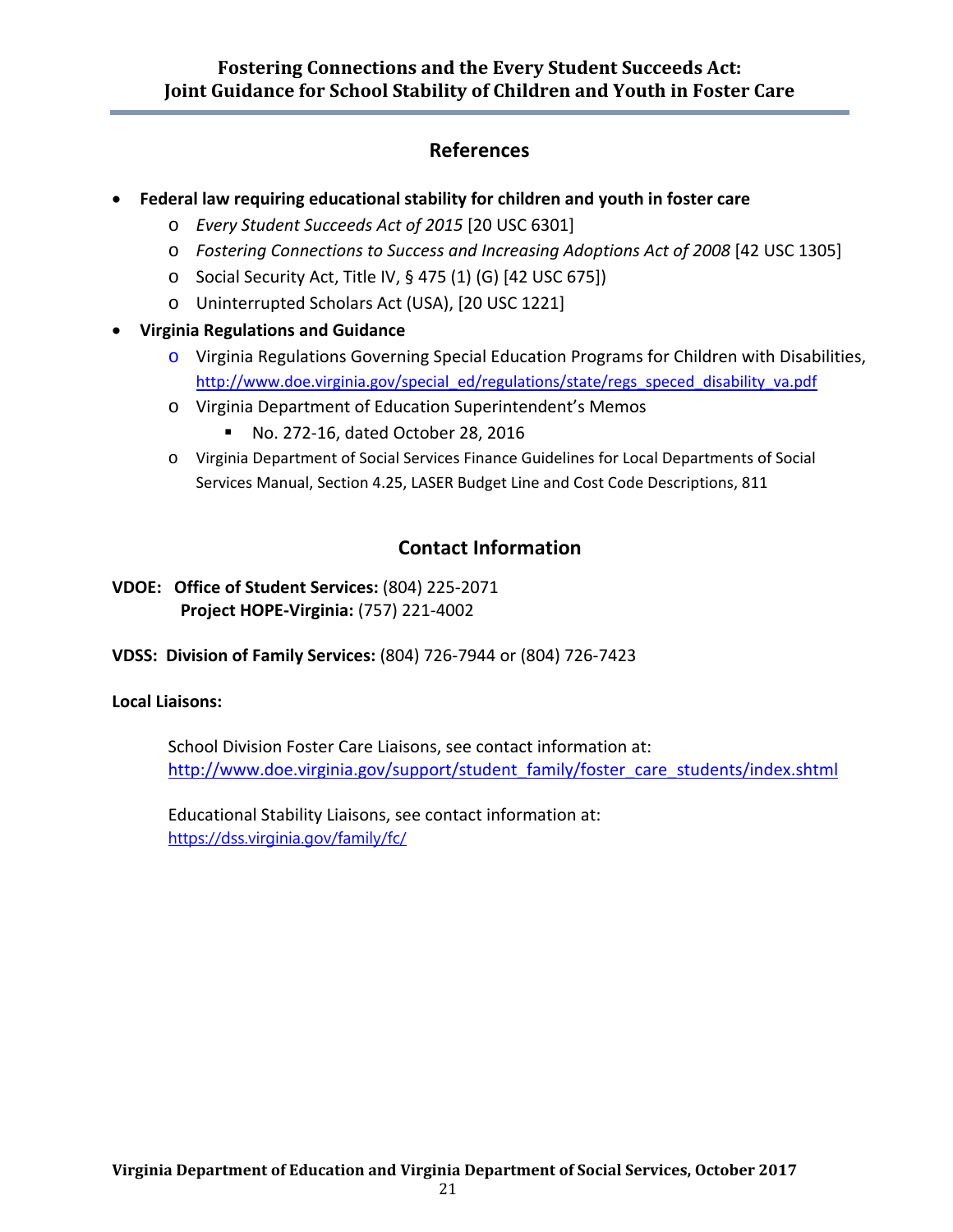## **Glossary**

- **504 Plan** Falling under Section 504 of the *Rehabilitation Act of 1973*, this plan can help students with learning and attention issues participate in the general education curriculum
- **AFCARS** Adoption and Foster Care Analysis and Reporting System collects case-level information from state and tribal title IV-E agencies on all children in foster care and those who have been adopted with title IV-E agency involvement
- **BID** Best Interest Determination; also referred to as the *joint determination for school placement*
- **CASA** Court Appointed Special Advocate community volunteer trained to advocate for the best interests of abused and neglected children
- **CSA** *Children's Services Act for At-Risk Children and Families* establishes the collaborative administration and funding system for services for certain at-risk youth and their families
- **CWA** Child welfare agency also referred to as *local department of social services* (LDSS)
- **DJJ**  Department of Juvenile Justice the Virginia DJJ serves court-involved youth throughout the state
- **Educational Stability Liaison** also called *child welfare point of contact* in federal guidance, this is the LDSS designee for ensuring school stability for children and youth in foster care
- **English Learners (ELs)** students identified as having limited English proficiency in speaking, listening, reading, or writing English through procedures established by school districts
- **Enrollment** child is attending classes and participating fully in school activities
- **ESEA** *Elementary and Secondary Education Act of 1965*  provided national education law and commitment to equal opportunity for all students
- **ESSA**  *Every Student Succeeds Act of 2015* reauthorizes ESEA and builds upon certain key areas of ESEA to ensure student success
- **Family Partnership Meeting** structured decision making process to engage family members and key players prior to making a significant change, including a change in placement for a child in foster care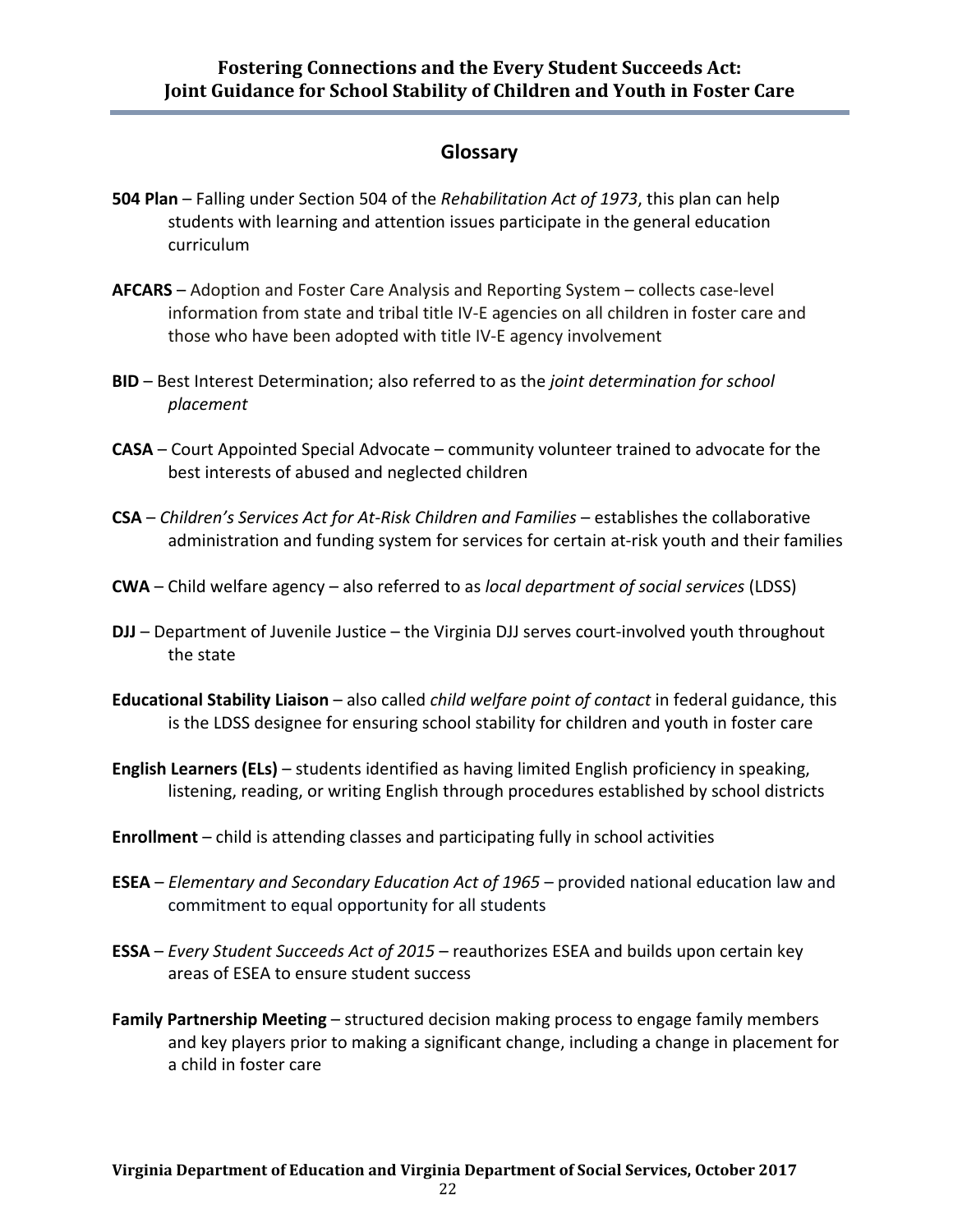- **FAPE** Free Appropriate Public Education, an educational right of children with disabilities
- **Foster Care Liaison** also called *educational point of contact* in federal guidance, this is the school division designee for ensuring school stability for children in foster care
- **Fostering Connections** the *Fostering Connections to Success and Increasing Adoptions Act* of 2008
- **GAL** Guardian ad litem an individual appointed by the court to represent the best interests of a child
- **IDEA** *Individuals with Disabilities Education Act of 2004* national law amending the *Rehabilitation Act* of 1973 and ensuring services to children and youth with disabilities
- **IEP** Individualized Education Program a written education plan designed to meet the placement and services needs of students with disabilities who need special education
- **Immediate enrollment** enrollment of a student no later than the beginning of the next school day after presentment
- **Joint determination for school placement** also referred to as the *Best Interest Determination (BID)*
- **LEA** Local Education Agency, also referred to as *school division*
- **Level C residential facility** residential, in-patient care with 24-7 therapeutic treatment of severe mental, emotional and behavioral disorders
- **LRE** Least Restrictive Environment for educational purposes, ensures that students with disabilities are educated in integrated settings, alongside students with and without disabilities, to the maximum extent appropriate
- **LDSS** Local Department of Social Services, also referred to as *child welfare agency*
- **Presentment** the person enrolling the child in school has appeared at the school and presented all required information and certifications
- **Prior Written Notice** written notice that an LEA provides to parents regarding any proposed changes to an IEP, required in certain circumstances
- **Private day and residential schools** licensed, privately operated schools providing specialized educational services for students with disabilities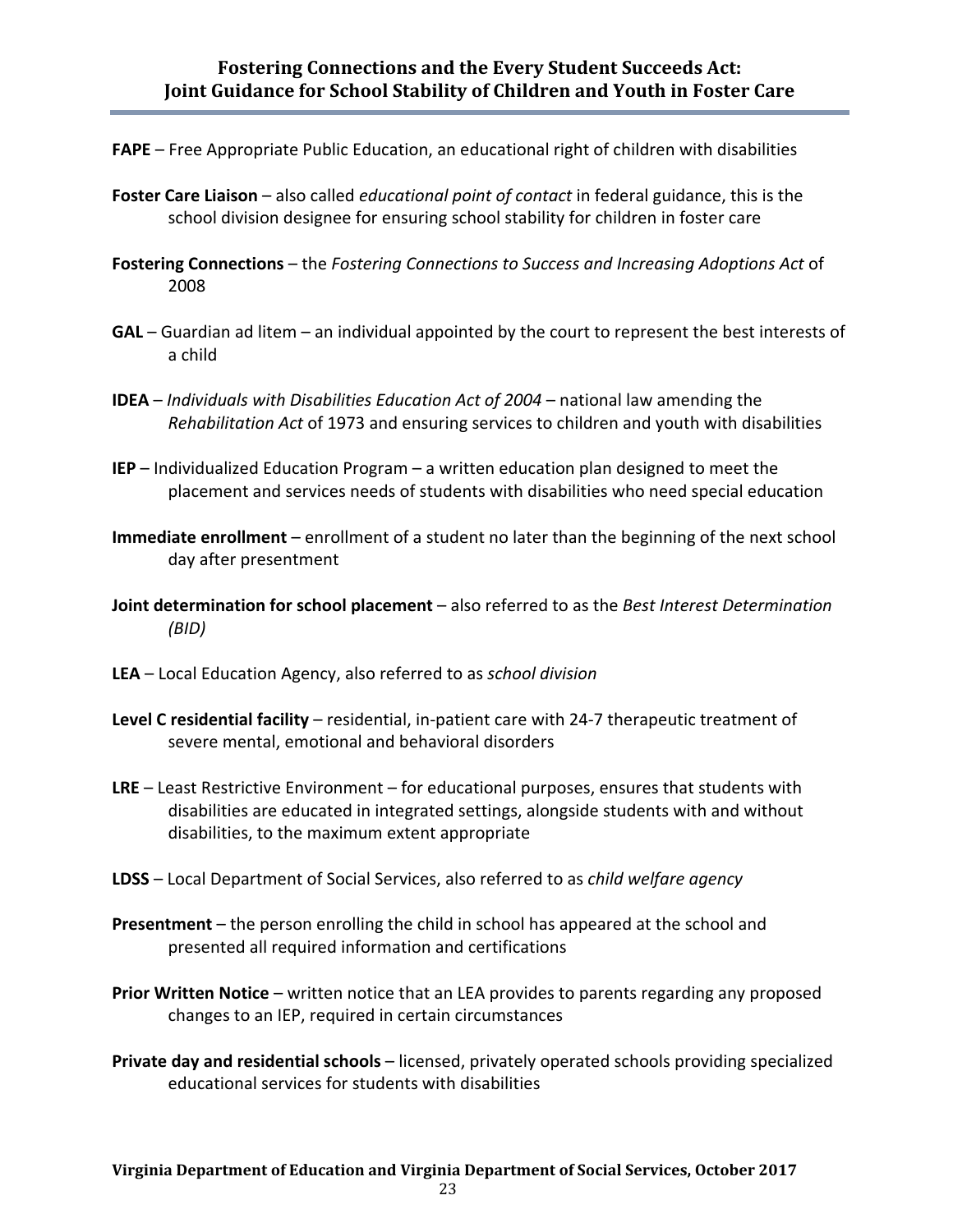## **Fostering Connections and the Every Student Succeeds Act: Joint Guidance for School Stability of Children and Youth in Foster Care**

- **Receiving school division** public school division in which the student's new or proposed foster care placement is located
- **Re-enrollment process**  procedures for re-enrolling youth released from the custody of DJJ and returned to public schools, as provided in joint guidance authored by VDSS and DJJ
- *Rehabilitation Act of 1973* authorized grants to States for vocational rehabilitative services, emphasizing services for those with severe disabilities
- **Residence determination** LDSS determines the most appropriate placement for a child
- **School division** also referred to as the *local education agency* (LEA)
- **School placement decision** school division and LDSS jointly determine the child's best interest for school placement
- **School attendance zone** school a youth would attend based on domicile or residence
- **School of origin** the school in which a student is enrolled at the time of placement in foster care. If a student's foster care placement changes, the school of origin would then be considered the school in which the student is enrolled at the time of placement change.
- **Sending school division** division in which the student last attended public school; also called *school of origin* (SOO)
- **SEA** State Education Agency, also referred to as the *Virginia Department of Education*
- **SOO** school of origin see definition above
- **Specialized transportation** transportation indicated in an Individualized Education Program (IEP)
- **TFC** Treatment Foster Care out of home placement provided by specially trained foster parents for children and youth who may have a high level of needs
- **Title I** Title I, Part A of the Elementary and Secondary Education Act, as amended (ESEA) provides financial assistance to local educational agencies
- **Title IV-E** part of the Social Security Act that provides a funding stream for foster care costs, requiring specific eligibility criteria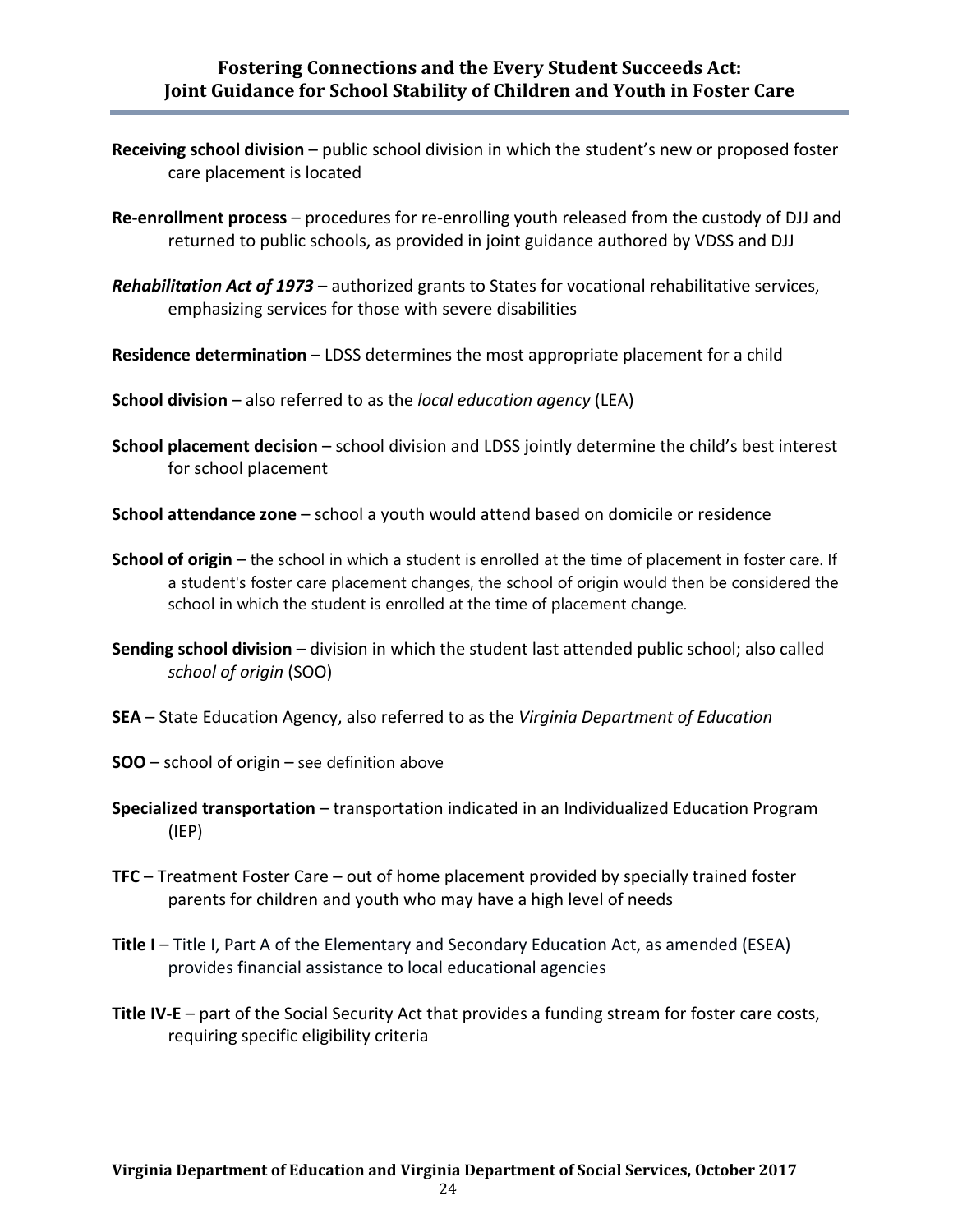## **Fostering Connections and the Every Student Succeeds Act: Joint Guidance for School Stability of Children and Youth in Foster Care**

- **Transfer IEP** when a child with an IEP changes schools or school divisions, the IEP in place will be transferred from school of origin to the new school placement. The IEP team will meet within thirty days of change in placement to review the plan and, if needed, update accordingly.
- **Transportation designee** person responsible for coordinating student transportation within a school division
- **VDSS** Virginia Department of Social Services, also called the *state child welfare agency* in federal guidance
- **VDOE** Virginia Department of Education, also called the *state education agency* (SEA) in federal guidance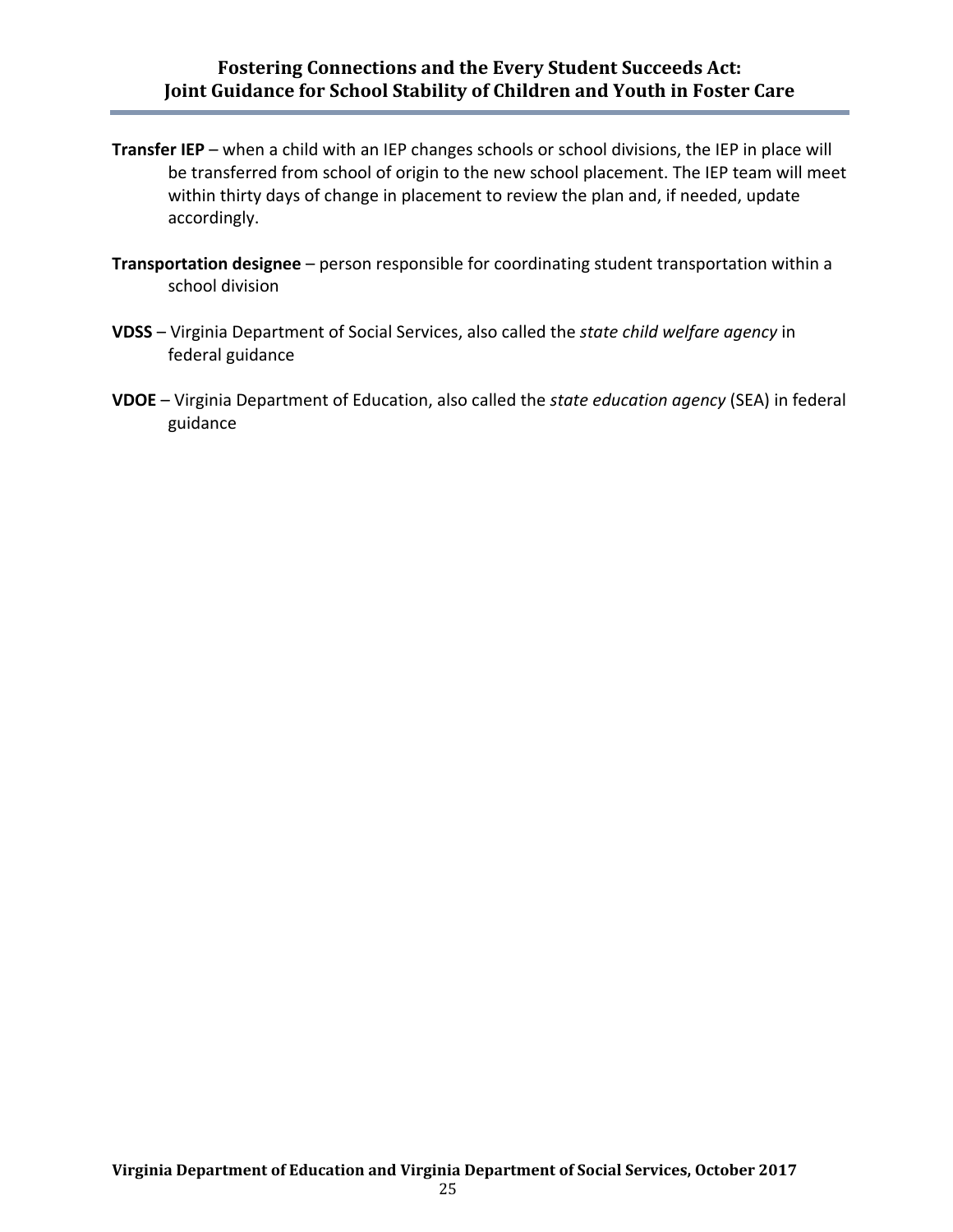

# **APPENDIX A: NOTICE OF STUDENT RECEIVING FOSTER CARE SERVICES & REQUEST FOR BEST INTEREST DETERMINATION PARTICIPATION FORM**



| <b>Date of Notice:</b>                                                                                                                                                                                                                   | $\square$ Foster Care Liaison for Division of                                     |                                                                      |                      | $\Box$ Foster Care Liaison for School                                            |  |  |
|------------------------------------------------------------------------------------------------------------------------------------------------------------------------------------------------------------------------------------------|-----------------------------------------------------------------------------------|----------------------------------------------------------------------|----------------------|----------------------------------------------------------------------------------|--|--|
|                                                                                                                                                                                                                                          | <b>School of Origin</b><br>(notification, request for records, and participation) |                                                                      |                      | <b>Division of New Residency</b><br>(notification and request for participation) |  |  |
|                                                                                                                                                                                                                                          |                                                                                   | <b>School of Origin Information</b>                                  |                      |                                                                                  |  |  |
| <b>School Division/School:</b>                                                                                                                                                                                                           |                                                                                   |                                                                      |                      |                                                                                  |  |  |
| Superintendent:                                                                                                                                                                                                                          | E-mail:                                                                           |                                                                      |                      | Phone:                                                                           |  |  |
| Principal:                                                                                                                                                                                                                               | E-mail:                                                                           |                                                                      |                      | Phone:                                                                           |  |  |
| <b>Foster Care Liaison:</b>                                                                                                                                                                                                              | E-mail:                                                                           |                                                                      |                      | Phone:                                                                           |  |  |
|                                                                                                                                                                                                                                          |                                                                                   | <b>School Division of New Residency Information</b>                  |                      |                                                                                  |  |  |
| <b>School Division:</b>                                                                                                                                                                                                                  |                                                                                   |                                                                      |                      |                                                                                  |  |  |
| Superintendent:                                                                                                                                                                                                                          | E-mail:                                                                           |                                                                      |                      | Phone:                                                                           |  |  |
| <b>Foster Care Liaison:</b>                                                                                                                                                                                                              | E-mail:                                                                           |                                                                      |                      | Phone:                                                                           |  |  |
|                                                                                                                                                                                                                                          |                                                                                   | <b>Student Information</b>                                           |                      |                                                                                  |  |  |
| <b>Student Name:</b>                                                                                                                                                                                                                     |                                                                                   | DOB:                                                                 | Age:                 | Grade:                                                                           |  |  |
| 504 Plan: □YES<br>$\square$ NO                                                                                                                                                                                                           |                                                                                   | Special Education (IEP): $\Box$ YES                                  |                      | $\square$ NO                                                                     |  |  |
|                                                                                                                                                                                                                                          |                                                                                   | <b>Student's New Placement Information</b>                           |                      |                                                                                  |  |  |
| <b>Type of Placement:</b>                                                                                                                                                                                                                |                                                                                   |                                                                      |                      | <b>Date of Placement:</b>                                                        |  |  |
| <b>Address:</b>                                                                                                                                                                                                                          |                                                                                   |                                                                      | Phone:               |                                                                                  |  |  |
| <b>Contact:</b>                                                                                                                                                                                                                          |                                                                                   |                                                                      | E-mail:              |                                                                                  |  |  |
| <b>Licensed Child Placing Agency (LCPA):</b>                                                                                                                                                                                             |                                                                                   |                                                                      | Phone:               |                                                                                  |  |  |
|                                                                                                                                                                                                                                          |                                                                                   | <b>Local Department of Social Services (LDSS) Agency Information</b> |                      |                                                                                  |  |  |
| <b>Custodial Department of Social Services:</b>                                                                                                                                                                                          |                                                                                   |                                                                      | <b>Removal Date:</b> |                                                                                  |  |  |
| <b>LDSS Case Worker:</b><br>Phone:                                                                                                                                                                                                       |                                                                                   | E-mail:                                                              |                      |                                                                                  |  |  |
| <b>LDSS Educational Stability Liaison:</b>                                                                                                                                                                                               |                                                                                   | E-mail:                                                              |                      |                                                                                  |  |  |
|                                                                                                                                                                                                                                          |                                                                                   | <b>Parent Information</b>                                            |                      |                                                                                  |  |  |
| Are parental rights terminated (TPR)? $\square$ YES $\square$ NO (If yes, move to next section)                                                                                                                                          |                                                                                   |                                                                      |                      |                                                                                  |  |  |
| <b>Mother's Name:</b>                                                                                                                                                                                                                    |                                                                                   |                                                                      | E-mail:              |                                                                                  |  |  |
| <b>Address:</b>                                                                                                                                                                                                                          |                                                                                   |                                                                      | Phone:               |                                                                                  |  |  |
| <b>Father's Name:</b>                                                                                                                                                                                                                    |                                                                                   | E-mail:                                                              |                      |                                                                                  |  |  |
| <b>Address:</b>                                                                                                                                                                                                                          |                                                                                   | Phone:                                                               |                      |                                                                                  |  |  |
| <b>Best Interest Determination (BID) Information</b>                                                                                                                                                                                     |                                                                                   |                                                                      |                      |                                                                                  |  |  |
| $\Box$ NO BID is needed. The student's new placement is: . Please notify transportation of address change.                                                                                                                               |                                                                                   |                                                                      |                      |                                                                                  |  |  |
| $\Box$ YES, BID is needed. The student's new placement is outside of the school of origin's geographic zone; therefore, a                                                                                                                |                                                                                   |                                                                      |                      |                                                                                  |  |  |
| BID is necessary to address educational stability.                                                                                                                                                                                       |                                                                                   |                                                                      |                      |                                                                                  |  |  |
| $\Box$ Please provide your availability (at least 3 dates/times) via e-mail to the LDSS Case Worker within 2 business days                                                                                                               |                                                                                   |                                                                      |                      |                                                                                  |  |  |
| of the date of this notice.                                                                                                                                                                                                              |                                                                                   |                                                                      |                      |                                                                                  |  |  |
| $\Box$ A BID meeting for this student has been scheduled on /, at and you, or a designee, are invited to attend. If<br>attendance in person is not possible, participation via phone is most welcomed. Please call to participate in the |                                                                                   |                                                                      |                      |                                                                                  |  |  |
| meeting telephonically.                                                                                                                                                                                                                  |                                                                                   |                                                                      |                      |                                                                                  |  |  |
| If you are a school of origin, information regarding the student's current academic placement, including                                                                                                                                 |                                                                                   |                                                                      |                      |                                                                                  |  |  |
| grades/transcript, attendance, discipline, and IEP/504 is requested to inform the BID decision making process. If                                                                                                                        |                                                                                   |                                                                      |                      |                                                                                  |  |  |
| the student is a special education student, a representative who is knowledgeable of the student's educational                                                                                                                           |                                                                                   |                                                                      |                      |                                                                                  |  |  |
| needs is requested to participate.                                                                                                                                                                                                       |                                                                                   |                                                                      |                      |                                                                                  |  |  |
| **Additionally, you (or your designee) will be asked to provide information regarding transportation options which                                                                                                                       |                                                                                   |                                                                      |                      |                                                                                  |  |  |
| may be available.                                                                                                                                                                                                                        |                                                                                   |                                                                      |                      |                                                                                  |  |  |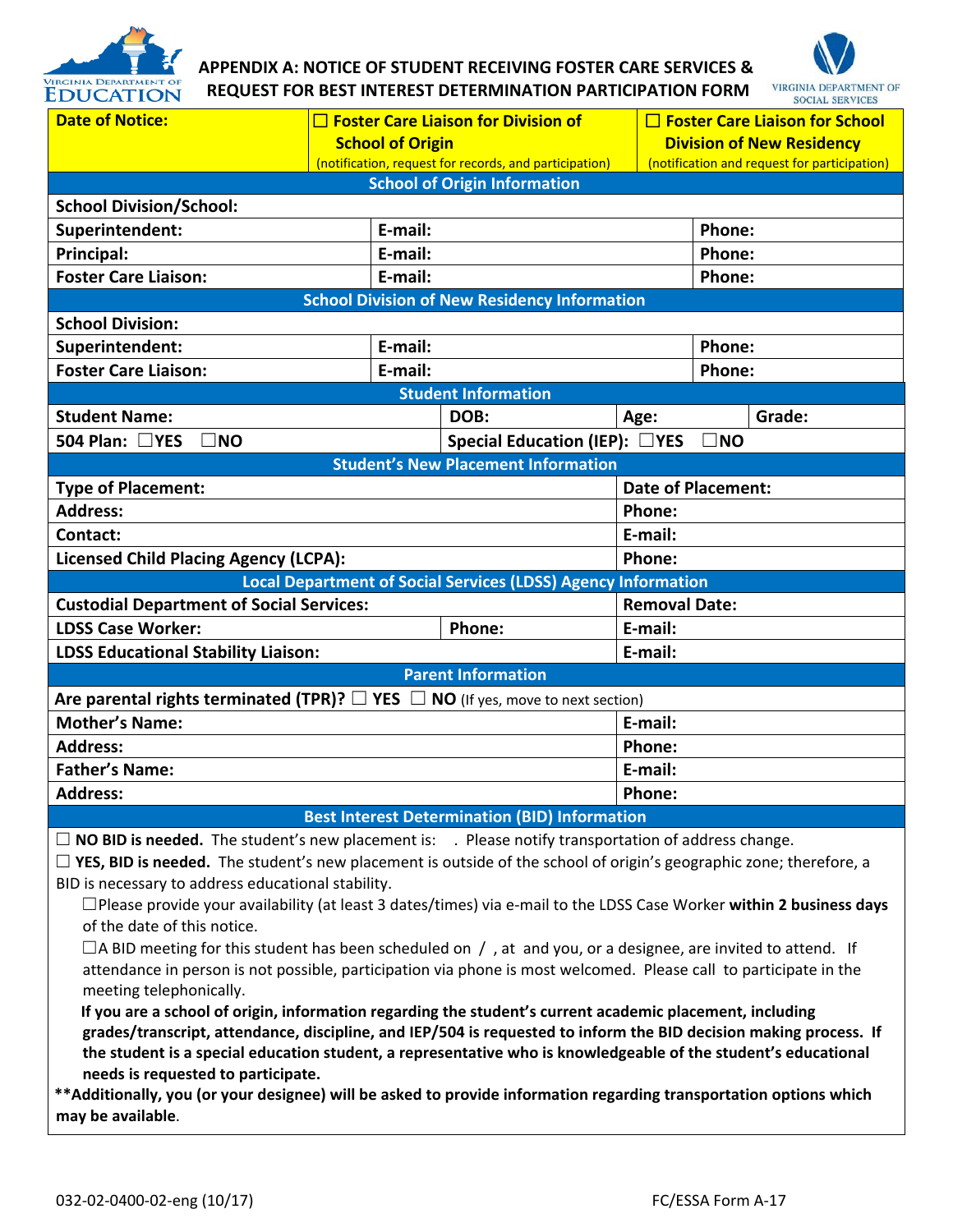

# **APPENDIX A: NOTICE OF STUDENT RECEIVING FOSTER CARE SERVICES & REQUEST FOR BEST INTEREST DETERMINATION PARTICIPATION FORM**



#### **General Instructions:**

Whenever a student enters foster care or has a change in placement, please be sure to complete all sections as thoroughly as possible. Field information can be entered by clicking in the area enclosed in parentheses which will yield a text, calendar, or drop-down field.

#### **Section Specific Instructions:**

Although most sections of this document are self-explanatory, below is some section-specific guidance which may assist in the form's completion.

#### **Date of Notice Information:**

In this section, select the date that the form is being sent to the school division and which school division the form is going to. BEST PRACTICE: If across school division lines, notification should be sent to the foster care liaisons in BOTH school divisions.

**The School of Origin** is the school that the youth is currently attending when entering foster care or experiencing a placement change.

#### **School of Origin/School Division Information:**

Most school divisions have a "school finder" feature on their website which will locate a school building for an address. The Virginia Department of Education maintains a listing of Virginia Public School Division information by region at [http://www.doe.virginia.gov/directories/schools/school\\_info\\_by\\_regions.shtml.](http://www.doe.virginia.gov/directories/schools/school_info_by_regions.shtml) By selecting the school division link, you can find information such as the name and contact information for the superintendent and local school building administration. A listing of school division Foster Care Liaisons, with contact information, can be found at [http://www.doe.virginia.gov/support/student\\_family/foster\\_care\\_students/fostering\\_connection\\_liaisons.pdf](http://www.doe.virginia.gov/support/student_family/foster_care_students/fostering_connection_liaisons.pdf)

#### **Student Information:**

Please be sure to indicate if a child has a 504 plan or an IEP. This information is important and impacts the BID process. **Student's New Placement Information:**

Along with the type, address, and date of the placement, please be sure to provide a contact name with phone number in this section. If the placement is a foster home, this would be the foster parent and their direct contact information. If the placement is a group home placement, the "contact" should be the person who will be attending the BID meeting. This is not a treatment foster care case manager; that information would be placed on the line below entitled Licensed Child Placing Agency (LCPA).

#### **Agency Information:**

This section is where the Local Department of Social Services contact information is entered.

#### **Parent Information:**

This is where information on the **Biological Parents** is entered. If there is a termination of parental rights (TPR), move to the next section. If there is NOT a TPR, please complete this section with the most accurate information available. Unless there is a TPR, biological parents retain their educational rights, and therefore, should be considered active participants of this process as well as all other educational processes, such as 504 plans and IEP meetings.

#### **Best Interest Determination (BID) Information:**

If the new residence is zoned for the current school; the distance between the school of origin and receiving school is greater than 100 miles; the placement is a Level C residential treatment facility; or the student is returning from a residential treatment facility or detention to the same foster care placement, then there is no need for a BID meeting to take place and the "NO" box should be checked. In such cases, this form serves as notification of the move so that school databases can be amended to reflect the new address and contact information.

If one of the criteria above is not met, a BID meeting to address educational stability is necessary and the "YES" box should be checked.

- If a meeting has not been scheduled and school division staff availability is being requested, select the first check box.
- If a meeting has already been scheduled, please include the time, date, and location of the meeting as well as a phone number to allow for participation via phone.

**NOTE: Documents should be password protected prior to sending electronically. Instructions on password protecting a word document can be found at [https://support.office.com/en-us/article/Password-protect-a-document-8f4afc43-](https://support.office.com/en-us/article/Password-protect-a-document-8f4afc43-62f9-4a3a-bbe1-45477d99fa68) [62f9-4a3a-bbe1-45477d99fa68.](https://support.office.com/en-us/article/Password-protect-a-document-8f4afc43-62f9-4a3a-bbe1-45477d99fa68) You will need to share the document password telephonically or in a separate email.**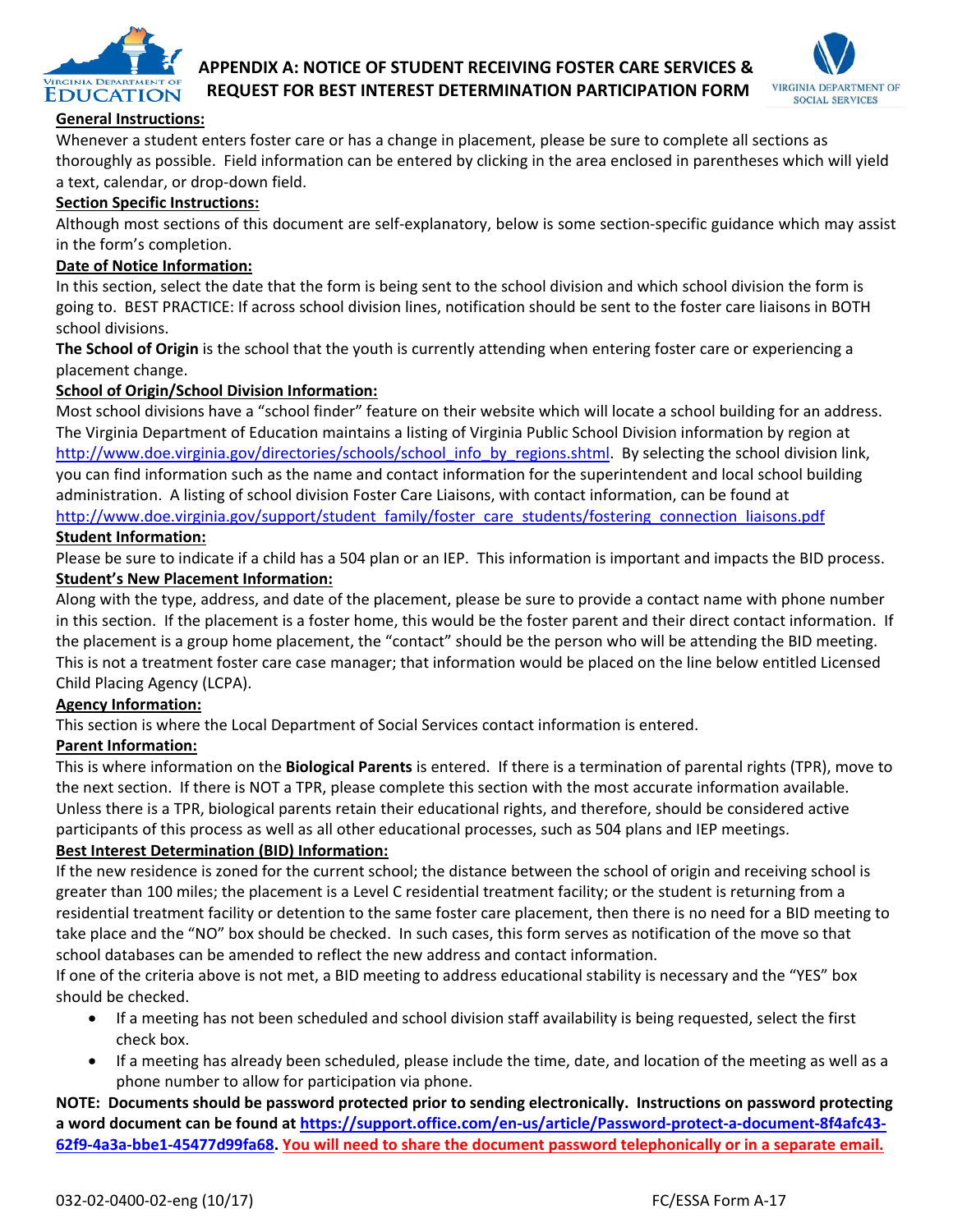

# **APPENDIX B: BEST INTEREST DETERMINATION FOR FOSTER CARE SCHOOL PLACEMENT FORM**



#### **BID Rationale**

#### **§ 63.2-900.3. School placement of children in foster care.**

*When placing a child of school age in a foster care placement, as defined in [§ 63.2-100,](http://law.lis.virginia.gov/vacode/63.2-100/) the local social services agency making such placement shall, in writing, determine jointly with the local school division whether it is in the child's best interests to remain enrolled at the school in which he was enrolled prior to the most recent foster care placement, pursuant to § [22.1-3.4.](http://law.lis.virginia.gov/vacode/22.1-3.4/)*

**Note: The BID process is not required in the following circumstances: the new residence is zoned for the current school; the distance between the school of origin and receiving school is greater than 100 miles; the placement is a Level C residential treatment facility; or the student is returning from a residential treatment facility or detention to the same foster care placement.**

| <b>Student Information</b> |        |              |  |
|----------------------------|--------|--------------|--|
| <b>Student Name:</b>       | Grade: | Date of BID: |  |
| Division/School of Origin: |        |              |  |

| Local Department of Social Services (LDSS) Information |  |  |  |
|--------------------------------------------------------|--|--|--|
| <b>Case Worker:</b><br>Phone:<br><b>LDSS Agency:</b>   |  |  |  |
| <b>Determination</b>                                   |  |  |  |

☐The student shall remain in the division/school in which the child was enrolled at the time of placement (**school of origin**). **Name of School Division/School:**

☐Based on the best interest determination, a change in school placement is necessary. The student will be enrolled in the division/school of current residence (**receiving school**).

#### **Name of School Division/School:**

*NOTE: If a change in educational placement is necessary, enrollment in the new school should take place immediately using the Immediate Enrollment of a Child in Foster Care Form. All educational records should be provided to the receiving school.* 

| <b>BID Participants</b>                                      |                               |                            |                     |                  |                               |
|--------------------------------------------------------------|-------------------------------|----------------------------|---------------------|------------------|-------------------------------|
| <b>Title</b>                                                 | <b>Invited</b>                | Participated               | <b>Printed Name</b> | <b>Signature</b> | <b>Agree With</b>             |
|                                                              |                               |                            |                     |                  | <b>Determination</b>          |
| Student                                                      | $\square$ Yes $\square$ No    | $\square$ Yes $\square$ No |                     |                  | $\square$ Yes $\square$ No    |
| Birth Parent(s)                                              | $\square$ Yes $\square$ No    | $\square$ Yes $\square$ No |                     |                  | $\square$ Yes $\square$ No    |
| <b>LDSS Case Worker</b><br>or Supervisor                     | $\square$ Yes $\square$ No    | $\square$ Yes $\square$ No |                     |                  | $\square$ Yes $\square$ No    |
| Guardian Ad Litem                                            | $\square$ Yes $\square$ No    | $\square$ Yes $\square$ No |                     |                  | $\square$ Yes $\square$ No    |
| School of Origin<br>Representative                           | $\square$ Yes<br>$\square$ No | $\square$ Yes $\square$ No |                     |                  | $\square$ Yes $\square$ No    |
| <b>Receiving School</b><br>Representative<br>(if applicable) | $\Box$ Yes<br>$\square$ No    | $\square$ Yes $\square$ No |                     |                  | $\square$ Yes<br>$\square$ No |
| <b>IEP Team Member</b><br>(if applicable)                    | $\Box$ Yes $\Box$ No          | $\square$ Yes $\square$ No |                     |                  | $\square$ Yes<br>$\square$ No |
| <b>IEP Team Member</b><br>(if applicable)                    | $\square$ Yes $\square$ No    | $\Box$ Yes $\Box$ No       |                     |                  | $\square$ Yes $\square$ No    |
| <b>Foster Parent:</b>                                        | $\square$ Yes $\square$ No    | $\square$ Yes $\square$ No |                     |                  | $\square$ Yes $\square$ No    |
| Other:                                                       | $\Box$ Yes $\Box$ No          | $\Box$ Yes $\Box$ No       |                     |                  | $\square$ Yes<br>$\square$ No |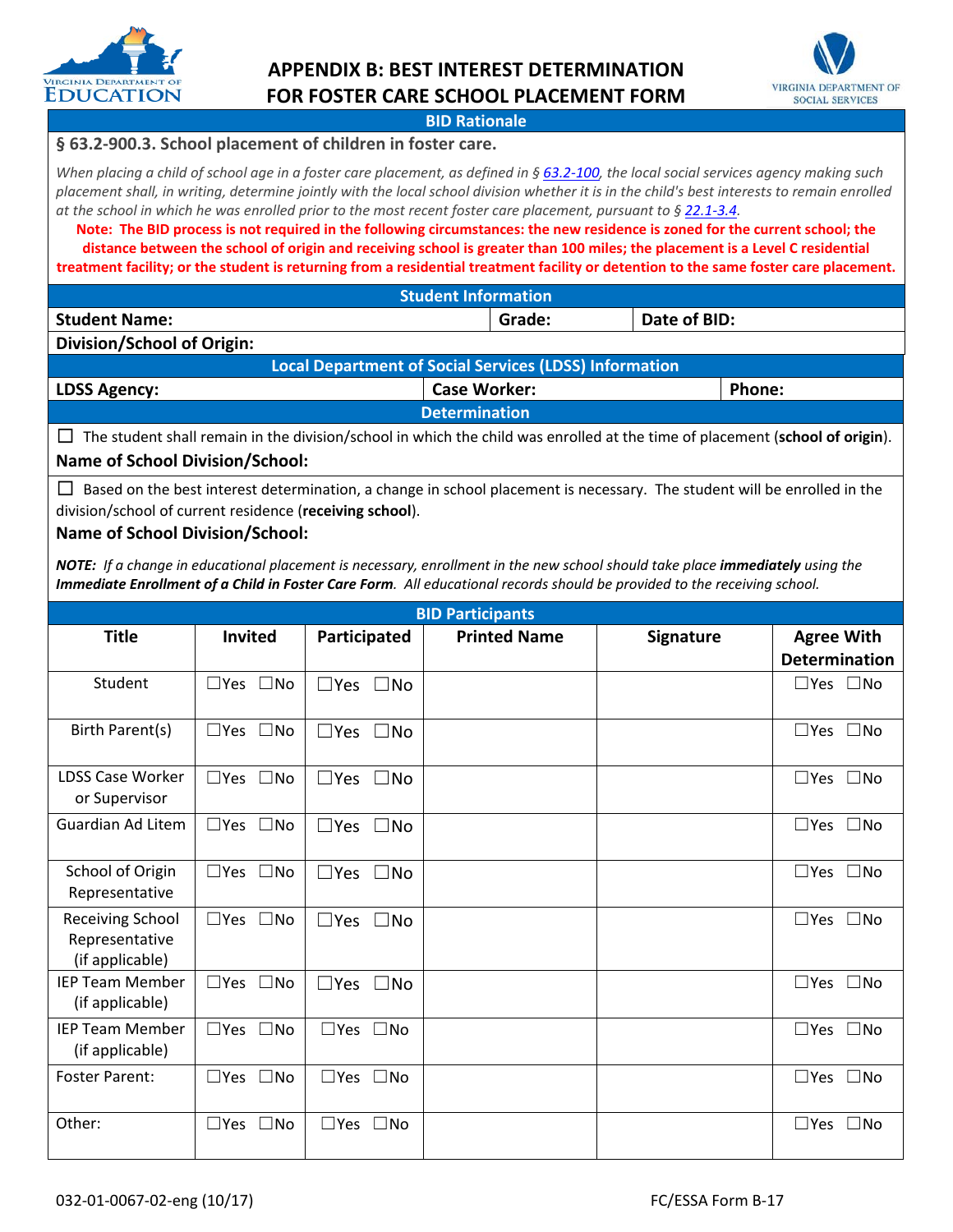

# **APPENDIX B: BEST INTEREST DETERMINATION FOR FOSTER CARE SCHOOL PLACEMENT FORM**



**Factors for Team Consideration in the BID**

**\*\*What is the student's permanency goal and plan?** 

**\*\*What is the expected date for achieving the permanency goal?** 

**\*\*How many schools has the student attended, including natural transitions (elementary, middle, high)?** 

**\*\*How many schools has the student attended this year?** 

**\*\*How many hospitalizations has the student had within the last year?** 

**\*\*Does the student have a 504 Plan?** ☐Yes ☐ No

**\*\*Does the student have an IEP?** ☐Yes ☐ No

**\*\*If the student has an IEP, is specialized transportation identified as a related service?** ☐Yes ☐ No

**\*\*What is the student's attendance record for this school year?** 

**\*\* How many of the following does the student have this school year?** 

 **Absences \_\_\_\_\_\_\_\_ Tardies \_\_\_\_\_\_\_\_\_** 

**\*\*Do the student's siblings attend the current school?** ☐Yes ☐ No

**The wishes of the student (student voice):**

**The wishes of the parent(s) (family voice):** 

**The wishes of other team members:** 

**All information gained through the BID "meeting" process (documented on the following pages)**

**\*\*Information can be completed by the LDSS Case Worker prior to a BID process meeting.**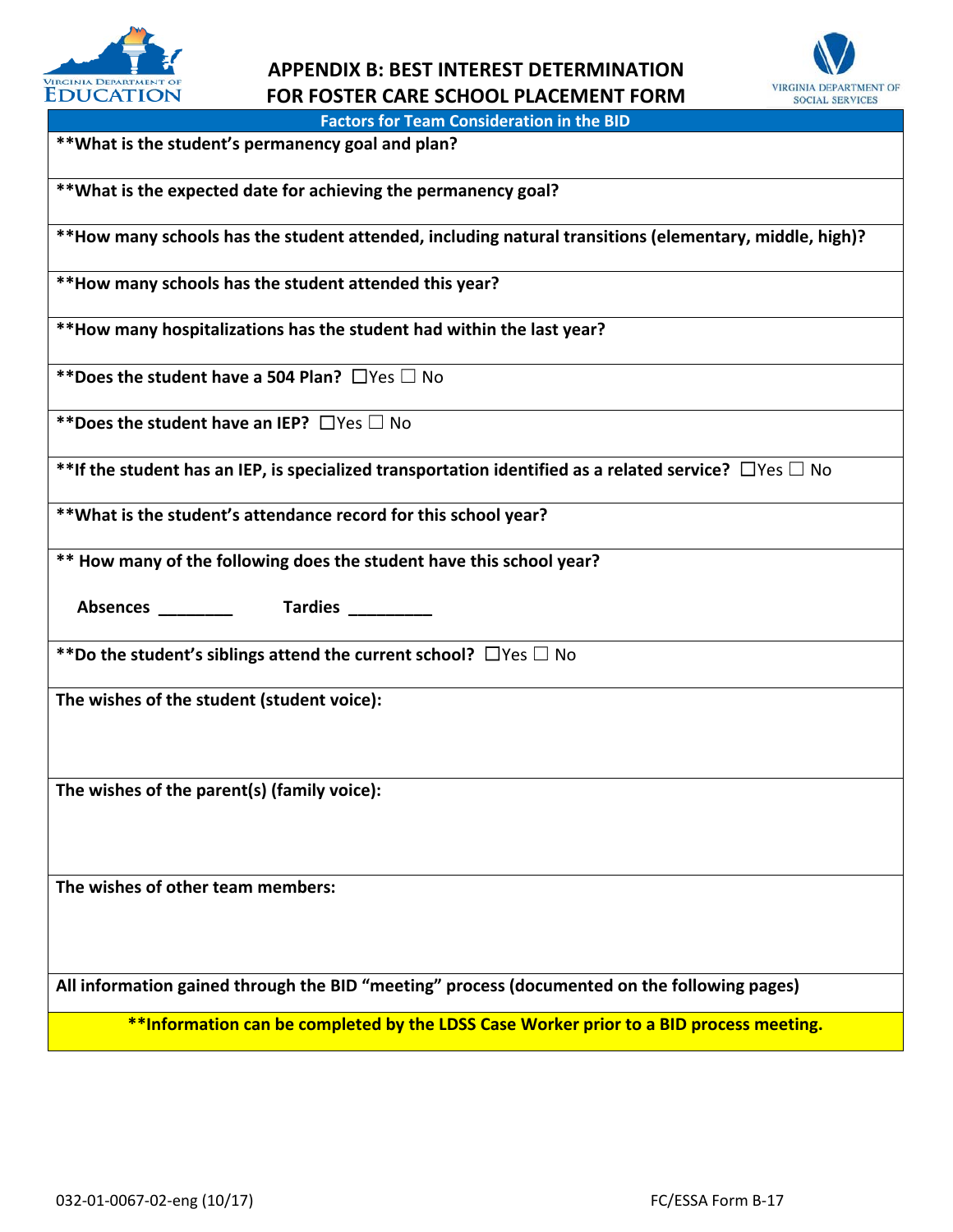



- 1. Describe all participants' views of the student's ties to his or her current school, including significant relationships/interactions, and involvement in extracurricular activities? (Include student/family voice as well as professional input.) Discuss family members, friends, and ties to school staff.
- 2. What are the student's academic/career goals? Does one school have programs and activities that address the unique needs or interests of the student that the other school does not have?
- 3. How is the student performing academically and behaviorally? What is the student's progress towards on-time graduation?
- 4. \*\*Does the student participate in other specialized instruction or services (e.g., special education or 504 accommodations, gifted program, career and technical program, therapeutic day treatment)?
- 5. If the student is an English learner, have the schools' ESL resources been considered? If so, explain?
- 6. Would changing schools affect the student's ability to earn full academic credit, participate in sports or other extra-curricular activities, proceed to the next grade, or graduate on time? If so, how?
- 7. How have the school transfers affected the student emotionally, socially, academically, and physically?
- 8. What are the safety considerations related to school placement?
- 9. Would the timing of the school transfer coincide with a logical juncture, such as after testing, after an event that is significant to the child, or at the end of the school year?
- 10. What are the transportation options being considered? How would the length of the commute to school impact the student?
- 11. Which school is preferred (and why) by:
	- the student
	- the birth parents
	- student's current placement provider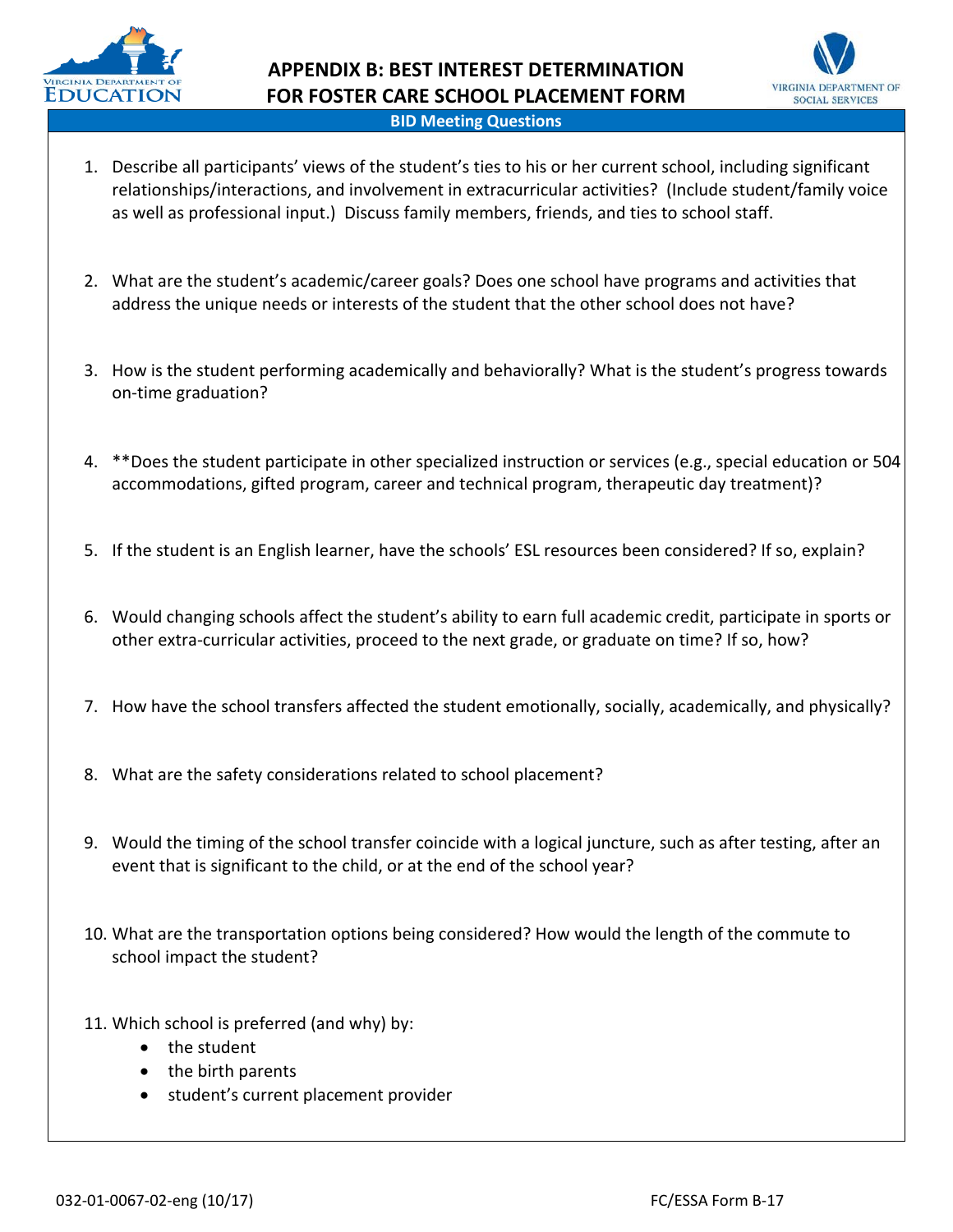

# **APPENDIX B: BEST INTEREST DETERMINATION FOR FOSTER CARE SCHOOL PLACEMENT FORM**



#### **Supporting Documentation**

| Indicate and attach any supporting documentation which was used in making this determination of best<br>interest. (The following is checklist of sample documents that may be considered. The list is not intended to be |
|--------------------------------------------------------------------------------------------------------------------------------------------------------------------------------------------------------------------------|
| exhaustive.)                                                                                                                                                                                                             |
| $\Box$ Report cards                                                                                                                                                                                                      |
| $\Box$ Progress reports                                                                                                                                                                                                  |
| $\Box$ Achievement data (test scores)                                                                                                                                                                                    |
| $\Box$ Attendance data                                                                                                                                                                                                   |
| $\Box$ IEP or 504 Plan                                                                                                                                                                                                   |
| $\square$ E-mails or correspondence from individuals consulted                                                                                                                                                           |
| $\Box$ Disciplinary referrals                                                                                                                                                                                            |
| $\Box$ Health reports/records                                                                                                                                                                                            |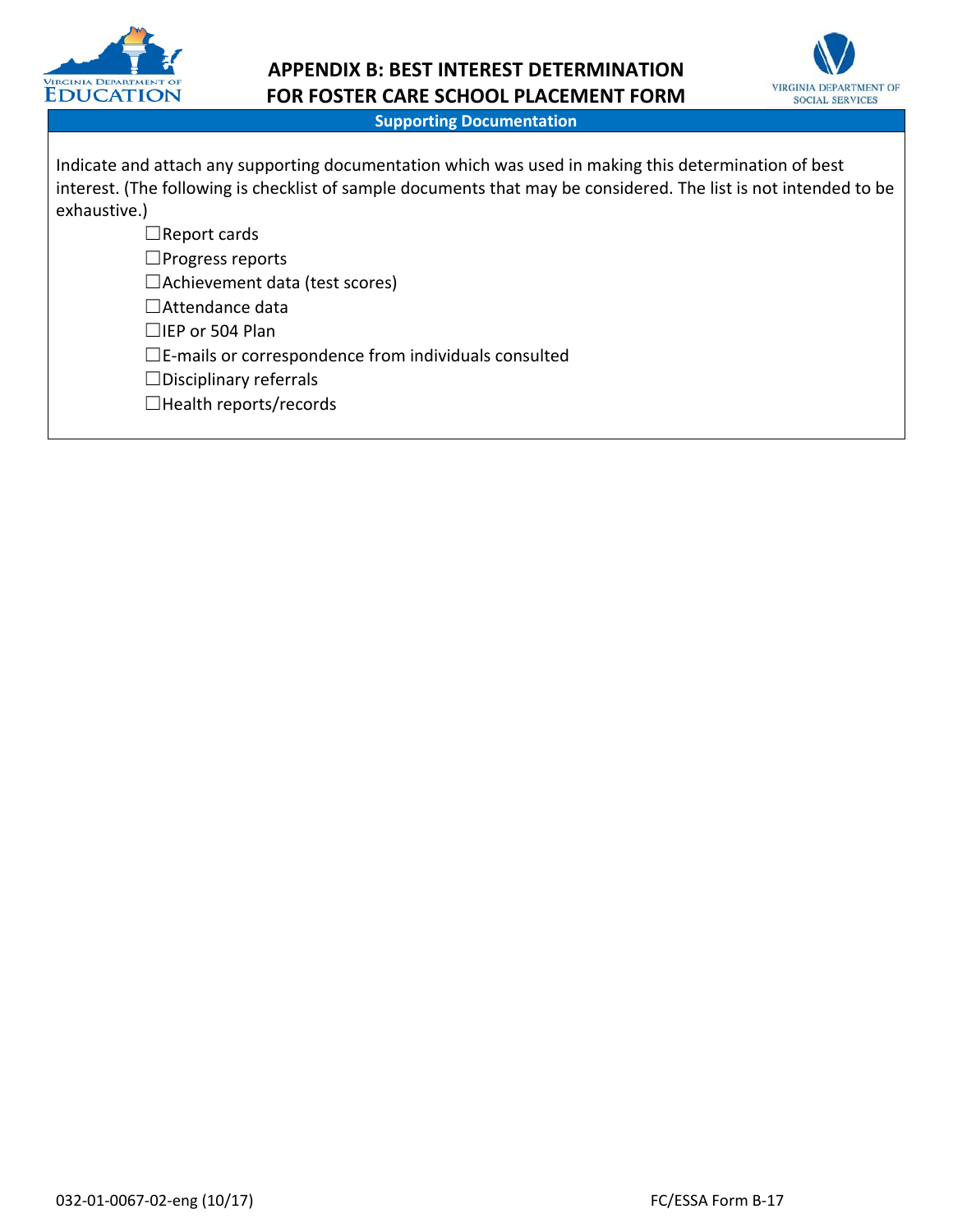

**APPENDIX C:** 



| <b>VIRGINIA DEPARTMENT OF</b><br><b>EDUCATION IMMEDIATE ENROLLMENT OF STUDENT IN FOSTER CARE FORM</b> |                                                                                                 |                                                    |                      |                                 | <b>VIRGINIA DEPARTMENT OF</b><br><b>SOCIAL SERVICES</b> |  |
|-------------------------------------------------------------------------------------------------------|-------------------------------------------------------------------------------------------------|----------------------------------------------------|----------------------|---------------------------------|---------------------------------------------------------|--|
| <b>Date Student Presented for Enrollment:</b>                                                         |                                                                                                 | <b>Date of Enrollment:</b><br>(Recorded by School) |                      |                                 |                                                         |  |
|                                                                                                       | <b>Best Interest Determination (BID) Process Information</b>                                    |                                                    |                      |                                 |                                                         |  |
|                                                                                                       | <b>BID Completion Date:</b> (Documentation must be attached)                                    |                                                    |                      |                                 |                                                         |  |
|                                                                                                       |                                                                                                 | <b>Student Information</b>                         |                      |                                 |                                                         |  |
| **Student Name:                                                                                       |                                                                                                 | DOB:                                               |                      | **Age:                          | Gender:                                                 |  |
| <b>Current Grade:</b>                                                                                 | <b>504 Plan:</b><br>(if yes, attach)                                                            |                                                    |                      | <b>Special Education (IEP):</b> | (if yes, attach)                                        |  |
|                                                                                                       | <b>Student's New Placement Information</b>                                                      |                                                    |                      |                                 |                                                         |  |
| <b>Type of Placement:</b>                                                                             |                                                                                                 |                                                    |                      | <b>Date of Placement:</b>       |                                                         |  |
| **Address:                                                                                            |                                                                                                 |                                                    |                      | Phone:                          |                                                         |  |
| Contact:                                                                                              |                                                                                                 |                                                    |                      | Email:                          |                                                         |  |
| <b>Licensed Child Placing Agency (LCPA):</b>                                                          |                                                                                                 |                                                    | Phone:               |                                 |                                                         |  |
|                                                                                                       | <b>Local Department of Social Services (LDSS) Agency Information</b>                            |                                                    |                      |                                 |                                                         |  |
| <b>Custodial Department of Social Services:</b>                                                       |                                                                                                 |                                                    | <b>Removal Date:</b> |                                 |                                                         |  |
| <b>LDSS Case Worker:</b>                                                                              |                                                                                                 |                                                    | Phone:               |                                 |                                                         |  |
| <b>LDSS Educational Stability Liaison:</b>                                                            |                                                                                                 | Phone:                                             |                      |                                 |                                                         |  |
| <b>School/Division of Origin Information (last school attended)</b>                                   |                                                                                                 |                                                    |                      |                                 |                                                         |  |
| <b>School Division/School:</b>                                                                        |                                                                                                 | <b>School Phone:</b>                               |                      |                                 |                                                         |  |
| <b>Foster Care Liaison:</b>                                                                           | Email:                                                                                          |                                                    |                      | Phone:                          |                                                         |  |
|                                                                                                       |                                                                                                 | <b>Parent Information</b>                          |                      |                                 |                                                         |  |
|                                                                                                       | Are parental rights terminated (TPR)? $\square$ YES $\square$ NO (If yes, move to next section) |                                                    |                      |                                 |                                                         |  |
| <b>Mother's Name:</b>                                                                                 |                                                                                                 | Email:                                             |                      |                                 |                                                         |  |
| <b>Address:</b>                                                                                       |                                                                                                 |                                                    |                      | Phone:                          |                                                         |  |
| <b>Father's Name:</b>                                                                                 |                                                                                                 |                                                    |                      | Email:                          |                                                         |  |

The local department of social services (LDSS) shall coordinate with the school division representative to ensure that the child in foster care is immediately and appropriately enrolled with all educational records provided to the new school [\(Fostering Connections to Success and Increasing Adoptions Act of 2008 \(P.L. 110-351\);](http://www.fosteringconnections.org/tools/assets/files/Public_Law_110-351.pdf) [Social Security Act, Title IV, § 475](http://www.ssa.gov/OP_Home/ssact/title04/0475.htm)  [\(1\) \(G\) \[42 USC 675\]\)](http://www.ssa.gov/OP_Home/ssact/title04/0475.htm); Every Student Succeeds Act of 2015 (P.L. 114-95). The sending and receiving school divisions shall expedite the transfer of the student's record (§ [22.1-289](http://leg1.state.va.us/cgi-bin/legp504.exe?000+cod+22.1-289) of the Code of Virginia).

**Address: Phone:** 

This document provides all information required for the LDSS to notify the school principal and school division superintendent and for the school to immediately enroll the child in compliance with §§ [63.2-900.D](http://leg1.state.va.us/cgi-bin/legp504.exe?000+cod+63.2-900) and [22.1-3.4](http://leg1.state.va.us/cgi-bin/legp504.exe?000+cod+22.1-3.4) of the Code of Virginia. The three asterisked (\*\*) areas meet these minimal requirements of enrollment. All other information helps to ensure a smooth transition for the child and school.

**"Immediate"** means no later than the beginning of the next school day after the presentation for enrollment. **Presentment"** means the person enrolling the child has appeared at the school and presented all required information and certifications. **"Enrollment"** means the child is attending classes and participating fully in school activities. If, despite all reasonable efforts, school officials are unable to enroll the child by the beginning of the next school day following presentment for enrollment, the student shall be enrolled no later than the second school day following presentment.

**If enrollment is delayed until the second school day after presentment, school officials shall document reasons for the delay and attach these reasons to this form.**

**(Please complete page 2) (Print on yellow paper for easy identification)**

032-04-0069-02-eng (10/17) FC/ESSA Form C-17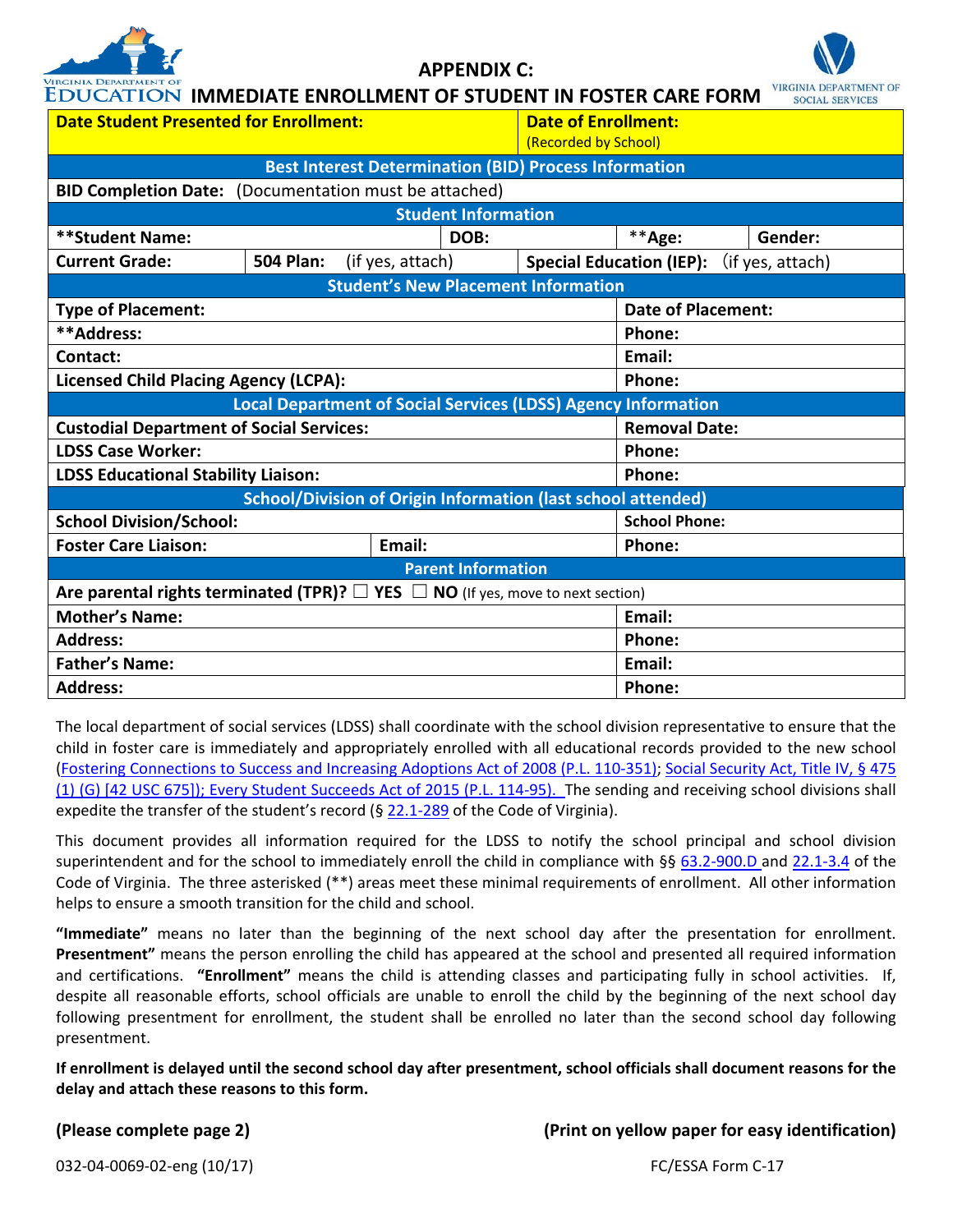I am a representative of the agency to whom the court has committed or the parent has entrusted the child's care through a voluntary entrustment or noncustodial agreement of the above-named child. This child meets the definition of a child placed in foster care in § [22.1-3.4](http://leg1.state.va.us/cgi-bin/legp504.exe?000+cod+22.1-3.4) of the Code of Virginia; therefore, I am certifying that the child is eligible for *immediate* enrollment.

**APPENDIX C:** 

**\*\*Enrollment Certifications**

To the best of my knowledge, ☐ **has** ☐ **has not** been expelled from school attendance at a private or public school division of the Commonwealth of Virginia, or in any other state, for an offense in violation of the school board policies relating to weapons, alcohol or drugs, or for the willful infliction of injury to another person.

To the best of my knowledge, ☐ **has** ☐ **has not** been found guilty of or adjudicated delinquent of any offense listed in § [16.1-260.G](http://leg1.state.va.us/cgi-bin/legp504.exe?000+cod+16.1-260) of the Code of Virginia or any substantially similar offense under the laws of any other state, the District of Columbia, or the United States or its territories.

To the best of my knowledge, is in good health and is free from communicable or contagious disease. If documentation of a physical exam, birth certificate, social security number, and/or immunization record is unavailable at the time of enrollment, they must be provided to the school within 30 days of enrollment.

 *LDSS Case Worker Signature Date*

**Release of Information**

\_\_\_\_\_\_\_\_\_\_\_\_\_\_\_\_\_\_\_\_\_\_\_\_\_\_\_\_\_\_\_\_\_\_\_\_\_\_\_\_\_\_\_\_\_\_\_\_\_\_\_\_\_\_\_\_\_\_\_\_\_\_\_\_\_\_\_\_\_\_\_\_\_\_\_\_\_\_\_\_\_\_\_\_\_\_\_\_\_

I, , as legal custodian/guardian of , hereby authorize schools, their agents and employees in possession of this student's educational records to release such information as necessary for the purposes of his/her educational enrollment at .

\_\_\_\_\_\_\_\_\_\_\_\_\_\_\_\_\_\_\_\_\_\_\_\_\_\_\_\_\_\_\_\_\_\_\_\_\_\_\_\_\_\_\_\_\_\_\_\_\_\_\_\_\_\_\_\_\_\_\_\_\_\_\_\_\_\_\_\_\_\_\_\_\_\_\_\_\_\_\_\_\_\_\_\_\_\_\_\_\_

 *Legal Custodian/Guardian Signature Date*

**Direct Questions To:**

**VDOE: Office of Student Services:** (804) 225-2071 **VDSS: Division of Family Services:** (804) 726-7944 or (804) 726-7423



**VIRGINIA DEPARTMENT OF SOCIAL SERVICES**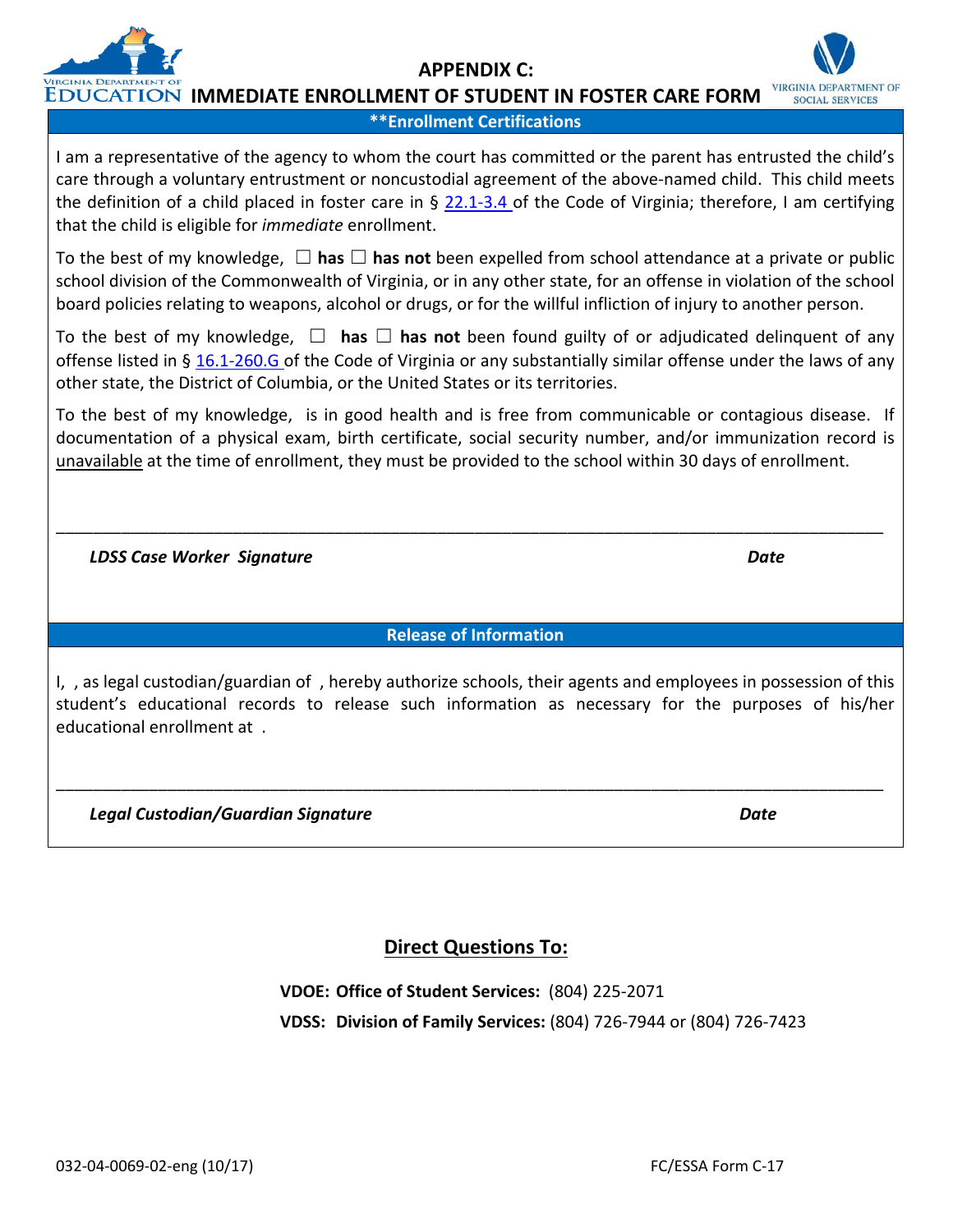

# **APPENDIX D: BEST INTEREST DETERMINATION PROCESS EDUCATIONAL INPUT FORM - RESIDENTIAL TREATMENT CENTERS**



| <b>Student Information</b>                                                    |                                                                                                                  |  |  |  |
|-------------------------------------------------------------------------------|------------------------------------------------------------------------------------------------------------------|--|--|--|
| <b>Student Name:</b>                                                          | DOB:<br>Grade:<br>Age:                                                                                           |  |  |  |
| 504 Plan: □YES<br>$\square$ NO                                                | Special Education (IEP): □YES<br>$\square$ NO                                                                    |  |  |  |
| <b>Date of Admission:</b>                                                     | Date of Discharge:                                                                                               |  |  |  |
|                                                                               | <b>Residential Treatment Center Information</b>                                                                  |  |  |  |
| <b>Name of Facility:</b>                                                      |                                                                                                                  |  |  |  |
| <b>Address:</b>                                                               | Phone:                                                                                                           |  |  |  |
| <b>Educational Contact:</b>                                                   | Email:                                                                                                           |  |  |  |
| <b>Educational Case Manager:</b>                                              | Email:                                                                                                           |  |  |  |
|                                                                               | <b>Academic Update</b>                                                                                           |  |  |  |
| <b>Academic Strengths:</b>                                                    |                                                                                                                  |  |  |  |
|                                                                               |                                                                                                                  |  |  |  |
|                                                                               |                                                                                                                  |  |  |  |
| <b>Academic Challenges:</b>                                                   |                                                                                                                  |  |  |  |
|                                                                               |                                                                                                                  |  |  |  |
| <b>Successful Academic Strategies:</b>                                        |                                                                                                                  |  |  |  |
|                                                                               |                                                                                                                  |  |  |  |
|                                                                               |                                                                                                                  |  |  |  |
| <b>Academic Summary:</b>                                                      |                                                                                                                  |  |  |  |
|                                                                               |                                                                                                                  |  |  |  |
|                                                                               | <b>Behavioral Update</b>                                                                                         |  |  |  |
| <b>Behavioral Strengths:</b>                                                  |                                                                                                                  |  |  |  |
|                                                                               |                                                                                                                  |  |  |  |
|                                                                               |                                                                                                                  |  |  |  |
| <b>Behavioral Challenges:</b>                                                 |                                                                                                                  |  |  |  |
|                                                                               |                                                                                                                  |  |  |  |
|                                                                               |                                                                                                                  |  |  |  |
| <b>Successful Behavioral Strategies:</b>                                      |                                                                                                                  |  |  |  |
|                                                                               |                                                                                                                  |  |  |  |
|                                                                               |                                                                                                                  |  |  |  |
| <b>Behavioral Summary:</b>                                                    |                                                                                                                  |  |  |  |
|                                                                               |                                                                                                                  |  |  |  |
|                                                                               | <b>Supporting Documentation</b>                                                                                  |  |  |  |
| documents that may be considered. The list is not intended to be exhaustive.) | Indicate and attach any supporting documentation that you wish to share. (The following is a checklist of sample |  |  |  |
| $\Box$ Report Card/Transcript                                                 |                                                                                                                  |  |  |  |
| □ Attendance Data                                                             |                                                                                                                  |  |  |  |
|                                                                               |                                                                                                                  |  |  |  |
| $\Box$ IEP or 504 Plan                                                        |                                                                                                                  |  |  |  |
| $\Box$ Disciplinary Referrals                                                 |                                                                                                                  |  |  |  |
| $\Box$ Discharge Summary                                                      |                                                                                                                  |  |  |  |
|                                                                               |                                                                                                                  |  |  |  |
|                                                                               |                                                                                                                  |  |  |  |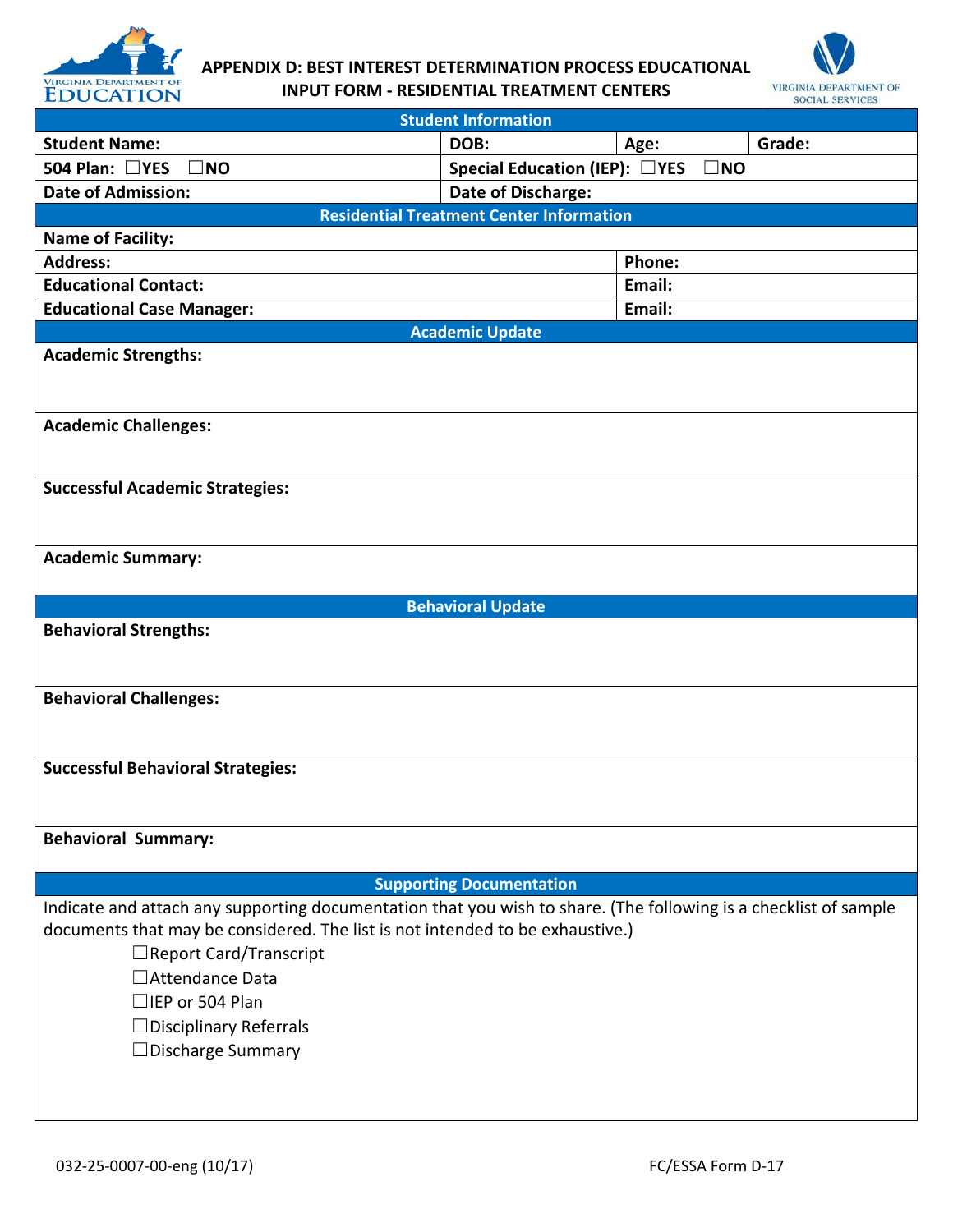#### **APPENDIX E:**

#### **School Division Foster Care Liaison**

#### **Job Description**

#### **Purpose:**

Collaboration between school divisions and local departments of social services (LDSS) is recognized as an important component of working to improve educational outcomes for youth in care. The federal *Fostering Connections to Success and Increasing Adoptions Act of 2008* and the *Every Student Succeeds Act* (ESSA) of 2015 encourage coordination between education agencies and departments of social services.

#### **Knowledge Base:**

Liaison must be versed in current laws, regulations, policies, and guidance governing education services for youth in foster care, such as the *Fostering Connections Act, ESSA*, and the *Children's Services Act* (CSA). Liaison must have an understanding of the public education system, including special education, and the foster care system, and how to access school-based resources (including transportation) for youth in foster care.

#### **Essential Duties:**

- Serve as the school division designated contact to promote educational stability for students in foster care, including supporting best practices for local policies and procedures.
- Participate in training to ensure understanding of regulations and processes as they pertain to the enrollment and educational stability of youth in foster care.
- Serve as a resource to school administration and staff, parents, foster parents, and other providers to ensure educational stability policies and procedures are followed and documented at all times.
- Encourage a cooperative process with all parties involved to complete the enrollment process.
- Facilitate communication between the LDSS case worker and other foster care liaisons, as needed.
- Ensure the LDSS caseworker receives current educational information when a school placement is needed to promote educational stability.
- Ensure school division representation in the Best Interest Determination (BID) process for youth in foster care within an appropriate timeframe.
- Assist in coordinating transportation for youth in foster care to remain in the school of origin by notifying the school of origin transportation designee and communicating identified options with the student's LDSS case worker.
- Ensure staff is trained about the benefits of educational stability and the immediate enrollment process used for youth in foster care.
- Provide appropriate guidance documents and forms to schools for immediate enrollment.
- When in the youth's best interest as determined by the BID process, advocate for immediate enrollment in the receiving school to avoid gaps in education.
- Assist in the dispute resolution process, as needed.
- Provide feedback on the implementation and efficacy of educational stability policies and procedures regarding youth in foster care.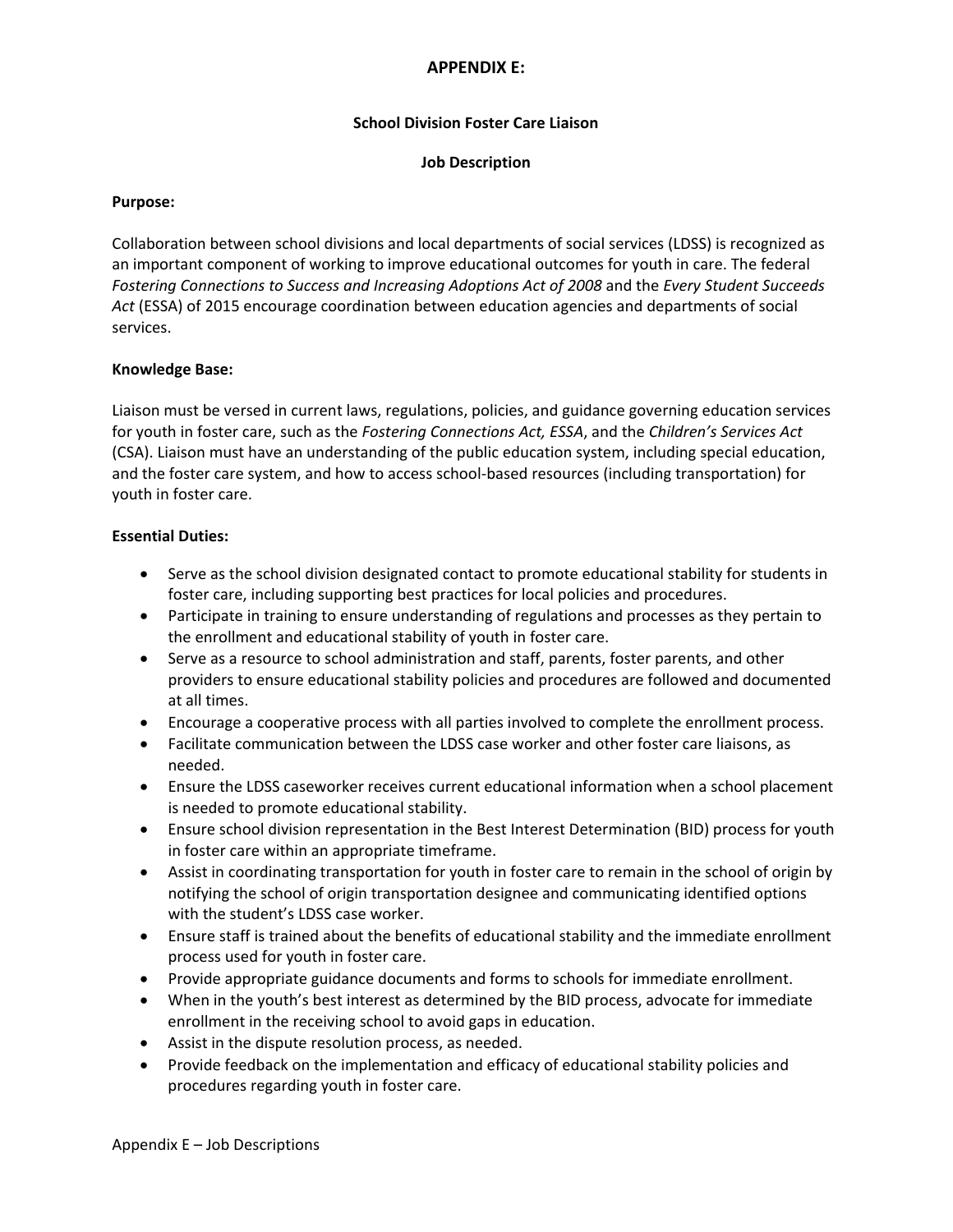#### **APPENDIX E:**

#### **Educational Stability Liaison**

#### **Job Description for Local Departments of Social Services**

#### **Purpose:**

Collaboration between school divisions and local departments of social services (LDSS) is recognized as an important component of working to improve educational outcomes for youth in care. The federal *Fostering Connections to Success and Increasing Adoptions Act of 2008* and the *Every Student Succeeds Act* (ESSA) of 2015 encourage coordination between education and departments of social services.

#### **Knowledge Base:**

Liaison must be versed in current laws, regulations, policies, and guidance governing education services for youth in foster care, such as the *Fostering Connections Act, ESSA*, and the *Children's Services Act* (CSA). Liaison must have an understanding of the public education system, including special education, and of how to access resources for youth in foster care.

#### **Essential Duties:**

- Serve as the agency designated LDSS contact to promote educational stability for students in foster care, including supporting best practices for local policies and procedures.
- Participate in training to ensure understanding of regulations and processes as they pertain to the enrollment and educational stability of youth in foster care.
- Serve as a resource to the LDSS case workers, foster parents, and other providers to ensure educational stability policies and procedures are followed and documented at all times.
- Encourage a cooperative process with all parties involved to complete the enrollment process.
- Ensure that the school division foster care liaison is informed when a school placement is needed to promote educational stability.
- Ensure that both foster care liaisons are notified when more than one school division is involved.
- Assist, as needed, in facilitating the Best Interest Determination (BID) process for youth in foster care according to guidance.
- Assist in coordinating transportation for youth in foster care to remain in the school of origin.
- Ensure LDSS staff are trained about the benefits of educational stability and the immediate enrollment process used for youth in foster care.
- When in the youth's best interest as determined by the BID process, advocate for immediate enrollment in the receiving school to avoid gaps in education.
- Assist in the dispute resolution process, as needed.
- Provide feedback on the implementation and efficacy of educational stability policies and procedures regarding youth in foster care.